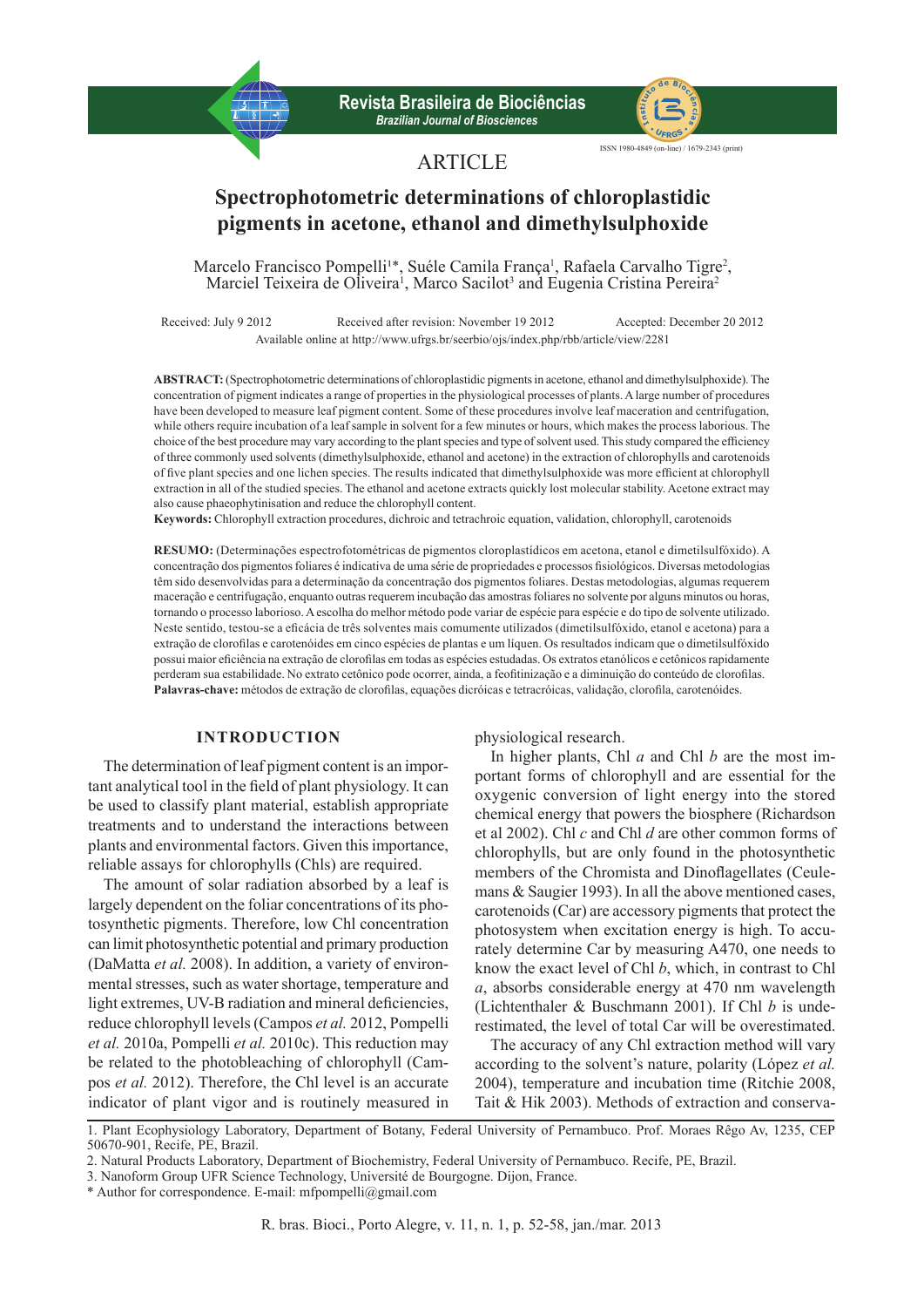tion of chlorophyll have to be adjusted for different plant species due to variations in Chl levels (Porra 2002). Absolute ethanol or acetone are often used in basic research for Chl and Car extraction from leaves (Lichtenthaler & Buschmann 2001). To increase the extraction yield, methanol/water mixtures or dimethylsulfoxide (DMSO) are commonly used (Tait & Hik 2003).

Under field conditions, the ideal solvent would be non-toxic, stable and capable of complete and unbiased extraction of whole tissues across a range of species and environmental conditions. DMSO has been widely used to extract Chl from higher plants (Barbieri Junior *et al.* 2010, Cruz *et al.* 2007, Santos *et al.* 2007, Tait & Hik 2003), lichens (Calatayud *et al.* 1994, Castle *et al.* 2011), fungi (Castle *et al.* 2011), aquatic plants (Castle *et al.* 2011) and algae (Burnison 1980). In a study using lichens, Calatayud *et al.* (1994) found that DMSO extracted more than 98% of chlorophyll, while acetone extracted less than 60%. DMSO extracts are highly stable, with losses smaller than 1% for Chl *a* after 48 hours at 20 ºC. However, the level of Chl begins to decline immediately in extracts with acetone (Hiscox & Israelstam 1979).

This study selected the two most representative families of the Caatinga ecosystem, Fabaceae and Euphorbiaceae, because of their economic and environmental potential. *Jatropha curcas* and *J. mollissima* (Euphorbiaceae) are drought tolerant and have perennial behavior. They are economically important for their use in biodiesel, and their seeds contain between 25 to 40% of oil (Pompelli *et al.* 2010b). *Jatropha* plants have the potential to be used in soil erosion control, mainly in arid environments (Reubens *et al.* 2011). *Prosopis juliflora* (Fabaceae*)* is used in food supplementation for livestock and is an economical alternative for forage and wood production and firewood (Andrade *et al.* 2009). *Calotropis procera* (Asclepiadaceae) is used in traditional medicine to treat ulcers and tumors, and for spleen, liver and abdomen disorders (Akinloye *et al.* 2002, Kanojiya & Madhusudanan 2012). *C. procera* contains various active substances, such as non-enzymatic and enzymatic proteins and cardiac glycosides that can be toxic to animals (Akinloye *et al.* 2002, Kanojiya & Madhusudanan 2012). *Anadenanthera colubrina* (Fabaceae) is a leguminous tree found in primary and secondary forests; in Brazil it is naturally found in the semi-deciduous, tropical wet forests. This species is commonly used to restore degraded soils. Due to the high resistance and durability of its heavy and compact wood, it is used in civil and naval construction as well as for railway sleepers and in carpentry. *Cladonia verticillaris* is an endemic species of the Brazilian coast and occurs in the lowlands of northeast Brazil (Mota-Filho *et al.* 2007). It is a symbiosis of green algae with filamentous fungus and contains some compounds with biological activity. The species is sensitive to airborne pollution, so it is commonly used to biomonitor the environment in northeast Brazil (Mota-Filho *et al.* 2007).

The objective of this study was to determine the effi-

ciency of extracting chloroplastidic pigments from the plant species *Jatropha curcas* L., *Jatropha mollissima* (Pohl) Baill, *Prosopis juliflora* (Sw) DC, *Anadenanthera colubrina* (Vell.) Brenan and *Calotropis procera* (Aiton) W.T. Aiton leaves and *Cladonia verticillaris* (Raddi) Fr. thalli. The study measured the concentrations of chlorophyll and total carotenoids (*i.e.*, xanthophylls and carotenoids) in line with published spectrophotometry procedures (Lichtenthaler & Buschmann 2001, Ritchie 2008).

# **MATERIAL AND METHODS**

Plant species were collected from Serra Talhada, Pernambuco, Brazil (7º54'S; 38º18'W; 420 m.asl.) The lichen was collected from Saloá, Pernambuco, Brazil (8º57'S; 36º43'W; 954 m.asl.). Fully expanded leaves from five plant species or thalli from *C. verticillaris* were collected. The mid-laminar areas, excluding the central vein, from five blade fragments were collected and used in the analysis. Chlorophyll *a*  and *b* contents were analyzed using spectrophotometry after extraction with DMSO, ethanol or acetone.

For the Chl and Car extraction from higher plants using DMSO, glass tubes containing 5 mL of DMSO were preheated to 65 ºC in a water bath for 24, 48, 72 and 96 hours. Once the extraction time was complete, the samples were removed from the water bath, and 3 mL of extraction solvent were transferred to glass cuvettes and characterized using a dual-beam spectrophotometer at  $A_{665}$ ,  $A_{649}$ ,  $A_{480}$  (equations 1-3), as described by Wellburn (1994).

For the Chl and Car extraction using ethanol, the samples were incubated with 10 mL of ethanol at 25 ºC for 24, 48, 72 and 96 hours. A total of 3 mL was transferred to glass cuvettes and characterized using a dual-beam spectrophotometer at  $A_{664.2}$ ,  $A_{648.6}$ ,  $A_{470}$  (equations 4-6), as described by Lichtenthaler (1987).

For the Chl extraction using acetone, the samples were ground with 2 mL of 80% acetone in combination with 0.1% sand and/or  $0.1\%$  CaCO<sub>3</sub> to prevent chlorophyllase activities. After grinding, the samples were filtered, and the final volume (25 mL) was transferred to graduate tubes and characterized using a dual-beam spectrophotometer at  $A_{663,2}$ ,  $A_{646,8}$ ,  $A_{470}$  (equations 7-9), as described by Lichtenthaler (1987).

For all measurements, an unspecific 750 nm absorbance was recorded to correct for turbidity and contaminating colored compounds. Chls *a* and *b* and carotenoids do not absorb at this wavelength. If turbidity was present, the tubes were centrifuged in the dark at 1,120 g force for 10 minutes before analysis (Lichtenthaler & Buschmann 2001).

To measure the Chl of *C. verticillaris*, two calculation procedures were carried out: standard dichroic equations (Wellburn 1994), and alternative quadrichroic equations (Equations 10-13 for acetone and 14-17 for ethanol) (Ritchie 2008). Readings were taken immediately after preparation of the extract (acetone only) and after 24, 48, 72 and 96 h with DMSO and ethanol. The concentration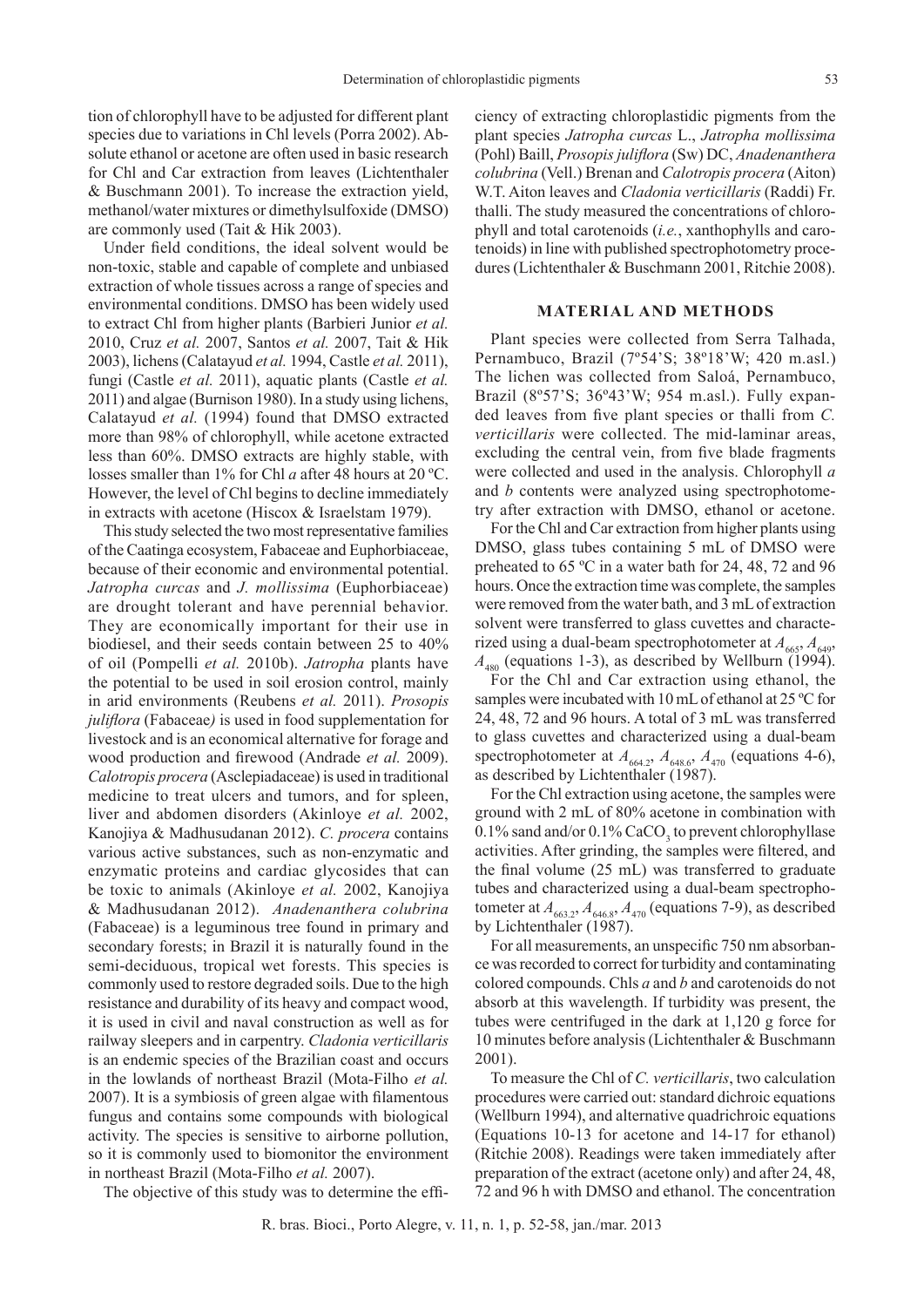of the extract using these equations was then converted to leaf Chl content (g.kg-1 DW). Spurious negative values of Chl were deleted as recommended by Ritchie (2008).All measurements were carried out with a spectrophotometer (Biochrom Libra S22 UV/Vis Spectrophotometer, Biochrom, Cambridge, UK) using standard scanning settings and a 1 nm bandwidth and 1 nm sampling interval.

The spectrophotometer was calibrated to zero absorbance using a blank of pure DMSO, 95% ethanol or 80% acetone. The normal lighting in the laboratory

under such conditions was approximately 2  $\mu$ mol.m<sup>2</sup>.s<sup>-1</sup> (400-700 nm PAR) (Li-Cor quantum photometer LI-189).

The collected data were analyzed with a mixed-model ANOVA, and the means were compared using an SNK test with the statistical software package SigmaPlot 11.0 (Systat Software Inc., Chicago, USA). The correlations were carried out with the statistical software Statistica version 7.0 (StatSoft, Tulsa, OK, USA). The results were considered to be significant when  $P \le 0.05$ . All measurements were replicated five times.

Chl "  $a'' = (12.19 A_{665}) - (3.45 A_{649})$ <br>
Chl "  $b'' = (21.99 A_{649}) - (5.32 A_{665})$ <br>
Car = [(1000  $A_{480}$ ) – (2.14 Chl "  $a''$ ) – (70.16 Chl "  $b''$ )] / 220  $Eq(1)$  $Eq(2)$  $Eq(3)$ Chl "  $a$ " = (13.36  $A_{664,2}$ ) – (5.19  $A_{648,6}$ )  $Eq(4)$  $Eq(5)$ <br>Eq (6) Chl "b" =  $(27.43 A_{648.6})$  -  $(8.12 A_{664.2})$ <br>Car =  $[(1000 A_{470}) - (2.13 Chl"a") - (97.64 Chl"b")] / 209$ Chl "  $a'' = (12.25 A_{663.2}) - (2.79 A_{646.8})$ <br>Chl "  $b'' = (21.50 A_{646.8}) - (5.10 A_{663.2})$ <br>Car = [(1000  $A_{470}$ ) – (1.82 Chl "  $a''$ ) – (85.02 Chl "  $b''$ )] / 198  $Eq(7)$  $E_q(8)$ <br> $E_q(9)$ Chl " a" = (-0.3319  $A_{630}$ ) – (1.7485  $A_{647}$ ) + (11.9442  $A_{664}$ ) – (1.4306  $A_{691}$ )<br>Chl " b" = (-1.2825  $A_{630}$ ) + (19.8839  $A_{647}$ ) – (4.8860  $A_{664}$ ) – (2.3416  $A_{691}$ )<br>Chl " c" = (23.5902  $A_{630}$ ) – (7.8516  $Eq(10)$  $Eq(11)$  $Eq(12)$  $Eq(13)$ Chl "  $a'' = (0.0604 A_{632}) - (4.5224 A_{649}) + (13.2969 A_{665}) - (1.7453 A_{696})$ <br>
Chl "  $b'' = (-4.1982 A_{632}) + (25.7205 A_{649}) - (7.4096 A_{665}) - (2.7418 A_{696})$ <br>
Chl "  $c'' = (28.4593 A_{632}) - (9.9944 A_{649}) - (1.9344 A_{665}) - (1.8093 A_{696})$ <br>
Ch<sub>1</sub> " d" (25  $Eq(14)$  $Eq(15)$  $Eq(16)$ *Chl* "d" =  $(-0.2007 A_{632}^2) + (0.0848 A_{649}^2) - (0.1909 A_{665}^2) + (12.1302 A_{696})$  $Eq(17)$ 

### **RESULTS AND DISCUSSION**

The results of chlorophyll and carotenoid concentrations in higher plants are presented in Table 1 and Table 2. Regardless of the plant species, DMSO extracted much larger concentrations of chlorophylls when compared with 95% ethanol or 80% acetone. However, leaf exposure time to DMSO was highly positive and significantly correlated with Chl extraction (correlation coefficients 0.801, 0.256, 0.858, 0.451, 0.555 for *A. colubrina*, *C. procera*, *J. curcas*, *J. molissima* and *P. juliflora,* respectively;  $p \le 0.05$ ). When 95% ethanol was used as extractor, the incubation time of the leaves was not always positively and significantly correlated with the extraction efficiency. These extracts sometimes lose their stability over time, which reduces the Chl yield (Table 1). These findings corroborate those of other researchers who reported the high extraction efficiency of DMSO (Barbieri Junior *et al.* 2010, Castle *et al.* 2011, Cruz *et al.* 2007). DMSO was considered to be the best chlorophyll extractor because it provided the best stability for extracts (Tait & Hik 2003). The amount of time that leaves are exposed to the extractor is important. In leaves from plants with rootstocks of *Vitis* sp. (Santos *et al.* 2007) or *Cynodon spp.* (Barbieri Junior *et al.* 2010), 48 hours in DMSO was sufficient to obtain the best chlorophyll extraction efficiency. However, in *Bixa orelana* (Cruz *et al.* 2007), at least 72 hours in DMSO was needed to extract chlorophylls. Changes in Chl content should be measured using a stable reference. For example, a decrease in Chl per dry weight, which was found using 95% ethanol, may only be due to tissue dehydration and the dilution of extracts (Lichtenthaler & Buschmann 2001). In this instance, 95% ethanol was not considered to be a good chlorophyll extractor. Barbieri Junior et al. (2010) and Wintermans & DeMots (1965) found similar results.

In this study, none of the acetone combinations were considered good extractors of chlorophylls (Table 1). Acetone has been reported to be a poor extractor of chlorophyll from many vascular plants and some algae, particularly green algae (Ritchie 2008, and references therein). In many practical situations, acetone is not an ideal solvent for extraction, although it is a useful solvent for assays of chlorophylls. Aqueous acidic acetone extracts (*i.e.* not buffered) were shown to contain a phaeophytinising factor that increases chlorophyll degradation (Brown & Hooker 1977). The phaeophytinisation of chlorophyll, which substituted  $Mg^{2}$  in chlorophyll by H<sup>+</sup>, is the direct result of the acidification (Kong *et al.* 1999). In this sense, the pH increase promoted by  $CaCO<sub>3</sub>$  addition may partially inhibit Chl breakdown into phaeophytin, which may raise the concentration of extracted Chl (Table 1 and 2; see more details in Porra *et al.* (1989) and Ritchie (2008).

In natural assemblages of lichen (*e.g.*, *Cladonia verticillaris*) or algae, any significant Chl *b* that is present will also interfere with the measurement of Chl *c* and/or *d*. Formulae with only two wavelengths do not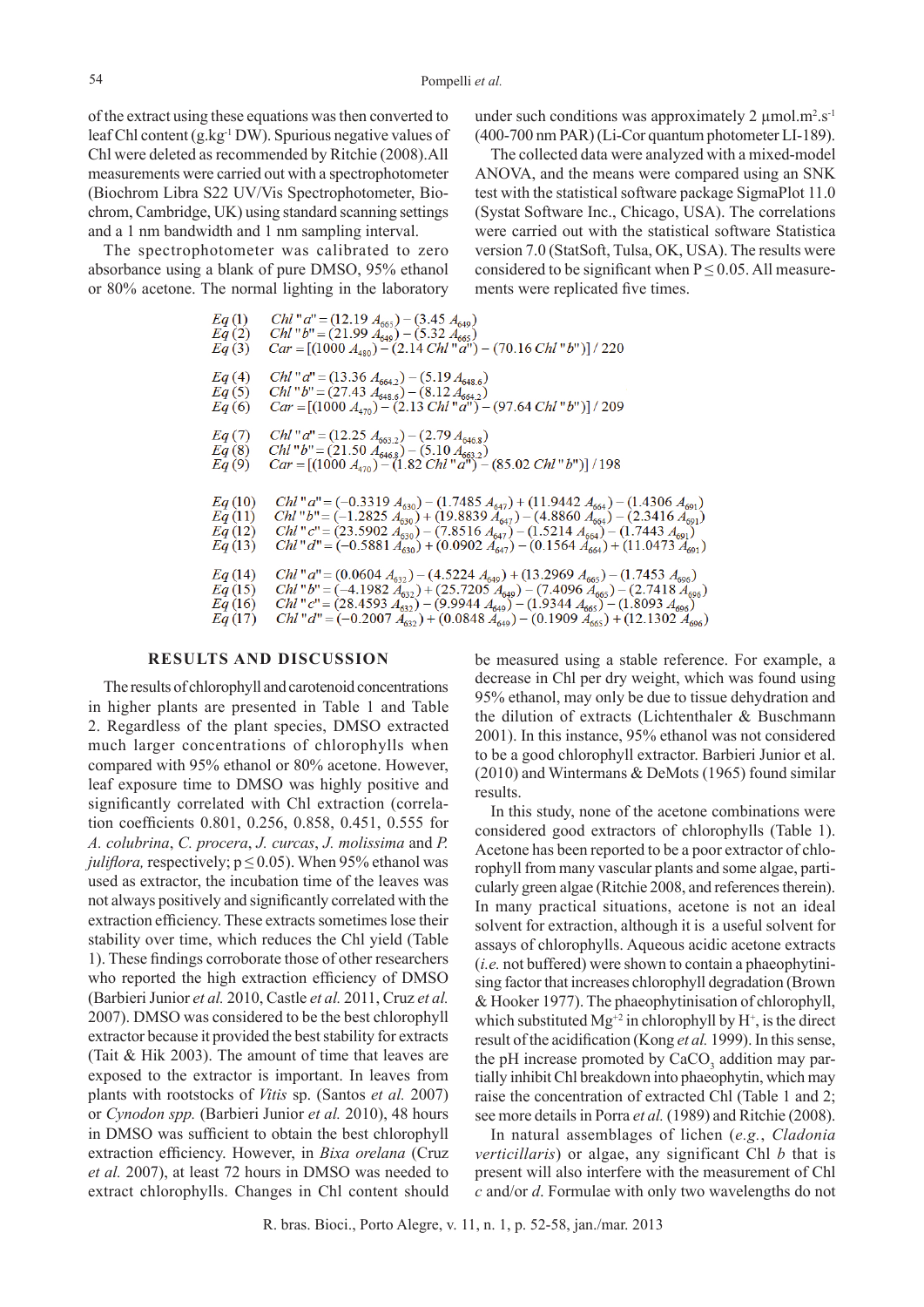Table 1. Concentration of total chlorophylls (Chl) and carotenoids (g.kg<sup>-1</sup> DW) in leaves of *Jatropha curcas*, *J. mollissima*, *Prosopis juliflora*, *Anadenanthera colubrina* and *Calotropis procera* as a function of 12 extraction methods by dichroic equations. Different letters represent statistical significance among the extraction methods.

| Jatropha curcas<br>f<br>$6.78 \pm 0.10$<br>$1.68 \pm 0.40$<br>$8.46 \pm 0.66$<br>$0.69 \pm 0.14$<br>DMSO 24 h(1)<br>d<br>b<br>$\mathbf c$<br>$8.57 \pm 0.13$<br>$2.14 \pm 0.16$<br>$10.71 \pm 0.58$<br>$1.14 \pm 0.07$<br>DMSO 48 h (2)<br>cd<br>ab<br>cd<br>$\rm{a}$<br>DMSO 72 h (3)<br>$8.26 \pm 0.10$<br>ab<br>$2.91 \pm 0.07$<br>ab<br>$11.17 \pm 0.15$<br>$1.49 \pm 0.01$<br>bcd<br>$\rm{a}$<br>DMSO 96 h (4)<br>$8.61 \pm 0.42$<br>$3.22 \pm 0.30$<br>$12.03 \pm 0.45$<br>$1.41 \pm 0.08$<br>cd<br>$\rm{a}$<br>$\rm{a}$<br>$\rm{a}$<br>Ethanol 95% 24 h (5)<br>$2.61\pm0.16$<br>$0.82 \pm 0.08$<br>f<br>$3.44 \pm 0.24$<br>$\mathbf c$<br>$0.74 \pm 0.04$<br>$\rm e$<br>e<br>b<br>$1.76 \pm 0.04$<br>b<br>Ethanol 95% 48 h $(6)$<br>$5.80 \pm 0.12$<br>d<br>$2.86 \pm 0.13$<br>ab<br>$8.18 \pm 0.17$<br>Ethanol 95% 72 h (7)<br>b<br>$2.39 \pm 0.05$<br>$10.90 \pm 0.29$<br>$1.31 \pm 0.03$<br>$7.66 \pm 0.13$<br>bc<br>de<br>$\rm{a}$<br>Ethanol 95% 96 h (8)<br>$8.04 \pm 0.16$<br>$3.03 \pm 0.05$<br>$10.69 \pm 0.18$<br>$2.04 \pm 0.02$<br>ab<br>$\rm{a}$<br>$\rm{a}$<br>$\rm{a}$<br>Acetone $80\% + CaCO_3 +$ sand 0.1% (9)<br>b<br>$5.76 \pm 0.16$<br>d<br>$2.27 \pm 0.06$<br>cd<br>$7.98 \pm 0.19$<br>$1.56 \pm 0.08$<br>bcd<br>Acetone $80\%$ + CaCO <sub>3</sub> , 0.1% (10)<br>$6.24 \pm 0.16$<br>cd<br>$2.26 \pm 0.09$<br>cd<br>$8.50 \pm 0.24$<br>b<br>$1.69 \pm 0.04$<br>bc<br>b<br>Acetone $80\%$ + sand 0.1% (11)<br>$5.99 \pm 0.24$<br>$2.26\pm0.06$<br>$8.25 \pm 0.29$<br>cd<br>cd<br>$1.61 \pm 0.06$<br>bcd<br>cd<br>$7.98 \pm 0.37$<br>b<br>Acetone 80% (12)<br>$5.90 \pm 0.26$<br>$2.08 \pm 0.12$<br>cd<br>$1.57 \pm 0.11$<br>bcd<br>Jatropha mollissima<br>$0.88 \pm 0.13$<br>DMSO 24 h(1)<br>$3.05 \pm 0.24$<br>$3.94 \pm 0.36$<br>$0.61 \pm 0.07$<br>ab<br>$\rm{a}$<br>a<br>$\rm{a}$<br>$2.89 \pm 0.26$<br>$0.62 \pm 0.06$<br>DMSO $48 h(2)$<br>$0.86 \pm 0.11$<br>$3.75 \pm 0.37$<br>ab<br>a<br>$\rm{a}$<br>a<br>DMSO 72 h (3)<br>$3.53 \pm 0.21$<br>$1.13 \pm 0.13$<br>$4.66 \pm 0.34$<br>$0.79 \pm 0.06$<br>ab<br>$\rm{a}$<br>$\rm{a}$<br>a<br>DMSO 96 h (4)<br>$1.28 \pm 0.17$<br>$3.59 \pm 0.32$<br>$4.87 \pm 0.49$<br>$0.74 \pm 0.07$<br>ab<br>$\rm{a}$<br>a<br>$\rm{a}$<br>Ethanol 95% 24 h (5)<br>$0.21 \pm 0.11$<br>b<br>$1.01 \pm 0.48$<br>$0.46 \pm 0.23$<br>$1.47 \pm 0.71$<br>$\rm{a}$<br>$\rm{a}$<br>$\rm{a}$<br>Ethanol 95% 48 h (6)<br>$2.84 \pm 0.70$<br>$0.45 \pm 0.14$<br>$1.94 \pm 0.43$<br>$\rm{a}$<br>$0.90 \pm 0.28$<br>ab<br>$\rm{a}$<br>$\rm{a}$<br>Ethanol 95% 72 h (7)<br>$1.29 \pm 0.22$<br>$4.33 \pm 1.91$<br>$0.67 \pm 0.29$<br>$2.71 \pm 0.42$<br>ab<br>$\rm{a}$<br>a<br>$\rm{a}$<br>Ethanol 95% 96 h (8)<br>$2.94 \pm 1.29$<br>$4.00 \pm 0.64$<br>$1.39 \pm 0.62$<br>$0.76 \pm 0.14$<br>ab<br>$\rm{a}$<br>$\rm{a}$<br>$\rm{a}$<br>Acetone $80\% + CaCO_3 +$ sand $0.1\%$ (9)<br>$2.66 \pm 0.26$<br>$1.12 \pm 0.13$<br>$3.78 \pm 0.39$<br>$0.81 \pm 0.10$<br>ab<br>$\rm{a}$<br>$\rm{a}$<br>$\rm{a}$<br>Acetone $80\% + \text{CaCO}_3^{\circ} 0.1\%$ (10)<br>$4.66 \pm 0.49$<br>$0.92 \pm 0.10$<br>$2.95 \pm 0.38$<br>$1.34 \pm 0.17$<br>$\rm{a}$<br>a<br>$\rm{a}$<br>a<br>Acetone $80\%$ + sand 0.1% (11)<br>$1.55 \pm 0.16$<br>$3.31 \pm 0.32$<br>$4.45 \pm 0.50$<br>$0.93 \pm 0.08$<br>a<br>$\rm{a}$<br>$\rm{a}$<br>a<br>$3.39 \pm 0.34$<br>$1.36 \pm 0.19$<br>$4.21 \pm 0.58$<br>$0.91 \pm 0.10$<br>Acetone $80\%$ (12)<br>a<br>a<br>$\rm{a}$<br>a<br>Prosopis juliflora<br>$0.40 \pm 0.21$<br>DMSO 24 h(1)<br>$1.39 \pm 0.12$<br>ab<br>$1.79 \pm 0.20$<br>$0.13 \pm 0.06$<br>a<br>ab<br>$\mathbf c$<br>$2.51 \pm 0.36$<br>$0.67 \pm 0.13$<br>$3.15 \pm 0.39$<br>$0.38 \pm 0.03$<br>DMSO 48 $h(2)$<br>b<br>a<br>$\rm{a}$<br>$\rm{a}$<br>DMSO 72 h (3)<br>$2.48 \pm 0.26$<br>$0.76 \pm 0.15$<br>$3.41 \pm 0.42$<br>$0.47 \pm 0.04$<br>ab<br>a<br>a<br>$\rm{a}$<br>DMSO 96 h (4)<br>$0.93 \pm 0.20$<br>$3.44 \pm 0.52$<br>$0.55 \pm 0.04$<br>ab<br>$2.64 \pm 0.27$<br>$\rm{a}$<br>a<br>$\rm{a}$<br>Ethanol 95% 24 h (5)<br>$0.02 \pm 0.00$<br>$0.02 \pm 0.01$<br>b<br>$0.01 \pm 0.00$<br>$0.01 \pm 0.00$<br>$\mathbf c$<br>$\rm{a}$<br>$\mathbf c$<br>b<br>Ethanol 95% 48 h $(6)$<br>$0.27 \pm 0.11$<br>$\mathbf c$<br>$0.08 \pm 0.04$<br>$0.35 \pm 0.15$<br>$0.04 \pm 0.02$<br>a<br>$\mathbf c$<br>Ethanol 95% 72 h (7)<br>$0.59 \pm 0.44$<br>b<br>$0.08 \pm 0.06$<br>$0.44 \pm 0.32$<br>bc<br>$0.15 \pm 0.12$<br>$\mathbf c$<br>$\rm{a}$<br>Ethanol 95% 96 h (8)<br>$0.59\pm0.31$<br>$0.08 \pm 0.09$<br>bc<br>$0.84 \pm 0.63$<br>$1.43 \pm 0.71$<br>ab<br>$\rm{a}$<br>$\mathbf c$<br>Acetone $80\%$ + CaCO <sub>3</sub> + sand 0.1% (9)<br>$2.10 \pm 0.18$<br>$0.54 \pm 0.05$<br>$2.77 \pm 0.25$<br>$0.61 \pm 0.04$<br>ab<br>a<br>$\rm{a}$<br>$\rm{a}$<br>Acetone $80\% + \text{CaCO}_3 0.1\% (10)$<br>$2.17 \pm 0.27$<br>$0.62 \pm 0.15$<br>$2.86 \pm 0.37$<br>$0.62 \pm 0.07$<br>ab<br>$\rm{a}$<br>$\rm{a}$<br>$\rm{a}$<br>Acetone $80\%$ + sand 0.1% (11)<br>$2.18 \pm 0.28$<br>$0.66 \pm 0.08$<br>$2.72 \pm 0.33$<br>$0.75 \pm 0.09$<br>a<br>$\rm{a}$<br>$\rm{a}$<br>a<br>Acetone 80% (12)<br>$2.28 \pm 0.37$<br>$0.70 \pm 0.10$<br>$2.90 \pm 0.52$<br>$0.75 \pm 0.09$<br>a<br>a<br>$\rm{a}$<br>a<br>Calotropis procera<br>DMSO 24 h (1)<br>$3.36 \pm 0.41$<br>bcd<br>$2.49 \pm 0.17$<br>$5.90 \pm 0.41$<br>ab<br>nd<br>a<br>$4.22 \pm 0.12$<br>DMSO 48 h (2)<br>abc<br>$2.76 \pm 0.20$<br>$6.74 \pm 0.59$<br>nd<br>a<br>$\rm{a}$<br>DMSO 72 h (3)<br>$5.28 \pm 0.98$<br>ab<br>$1.61 \pm 3.71$<br>$6.98 \pm 0.28$<br>$0.65 \pm 0.24$<br>a<br>$\rm{a}$<br>cd<br>$0.55 \pm 0.51$<br>DMSO 96 h (4)<br>$5.77 \pm 1.16$<br>$6.32 \pm 0.76$<br>$2.42 \pm 0.69$<br>ab<br>b<br>a<br>a<br>Ethanol 95% 24 h (5)<br>$0.60 \pm 0.08$<br>$0.43 \pm 0.24$<br>$0.91 \pm 0.07$<br>$0.27 \pm 0.14$<br>cd<br>e<br>e<br>a<br>Ethanol 95% 48 h (6)<br>$0.34 \pm 0.17$<br>$1.38\pm0.69$<br>$1.01 \pm 0.50$<br>de<br>$0.31 \pm 0.14$<br>cd<br>e<br>a<br>Ethanol 95% 72 h (7)<br>$1.20 \pm 0.58$<br>$0.31 \pm 0.06$<br>$2.34 \pm 0.55$<br>$0.34 \pm 0.14$<br>de<br>de<br>cd<br>a<br>Ethanol 95% 96 h (8)<br>$2.59 \pm 0.56$<br>cde<br>$2.62 \pm 0.50$<br>cde<br>$5.05 \pm 1.28$<br>nd<br>a<br>Acetone $80\%$ + CaCO <sub>3</sub> + sand 0.1% (9)<br>$2.87 \pm 0.16$<br>$2.17 \pm 0.91$<br>$5.59 \pm 1.19$<br>ab<br>$0.75 \pm 0.31$<br>cde<br>cd<br>a<br>Acetone $80\%$ + CaCO <sub>3</sub> 0.1% (10)<br>$2.91 \pm 0.18$<br>$1.80 \pm 0.59$<br>$4.77 \pm 0.98$<br>$0.97 \pm 0.29$<br>cde<br>abc<br>cd<br>a<br>Acetone $80\%$ + sand 0.1% (11)<br>$3.43 \pm 0.29$<br>bcd<br>$1.21 \pm 0.09$<br>$3.99 \pm 0.28$<br>bcd<br>$1.28 \pm 0.04$<br>$\rm{a}$<br>$\mathbf c$<br>Acetone 80% (12)<br>$3.48 \pm 0.33$<br>bcd<br>$1.52 \pm 0.08$<br>$4.92 \pm 0.43$<br>abc<br>$1.34 \pm 0.09$<br>a<br>$\mathbf c$<br>Anadenanthera colubrina<br>DMSO 24 h (1)<br>$1.13 \pm 0.09$<br>$0.34 \pm 0.03$<br>$1.47 \pm 0.11$<br>$0.59 \pm 0.05$<br>cd<br>bc<br>e<br>$\mathbf c$<br>DMSO 48 h (2)<br>$0.57 \pm 0.05$<br>$2.08 \pm 0.17$<br>$0.68 \pm 0.06$<br>$1.51 \pm 0.09$<br>bc<br>cde<br>$\mathbf c$<br>bc<br>DMSO 72 h (3)<br>$1.55 \pm 0.12$<br>$0.57 \pm 0.05$<br>cde<br>$2.07 \pm 0.13$<br>$0.68 \pm 0.05$<br>bc<br>$\mathbf c$<br>bc<br>DMSO 96 h (4)<br>$2.05 \pm 0.14$<br>ab<br>$0.63 \pm 0.03$<br>cde<br>$2.65 \pm 0.17$<br>b<br>$0.70 \pm 0.03$<br>bc<br>Ethanol 95% 24 h (5)<br>$0.62 \pm 0.41$<br>d<br>$0.41 \pm 0.26$<br>$1.51 \pm 0.25$<br>$0.52 \pm 0.07$<br>de<br>$\mathbf c$<br>bc<br>Ethanol 95% 48 h (6)<br>$1.16 \pm 0.15$<br>$0.45 \pm 0.01$<br>cde<br>$1.89 \pm 0.95$<br>$0.66 \pm 0.12$<br>cd<br>$\mathbf c$<br>bc<br>Ethanol 95% 72 h (7)<br>$2.26 \pm 0.07$<br>ab<br>$0.86 \pm 0.07$<br>cd<br>$3.12 \pm 0.13$<br>b<br>$1.15 \pm 0.05$<br>a<br>Ethanol 95% 96 h (8)<br>$2.32 \pm 0.09$<br>$0.80 \pm 0.04$<br>cde<br>$3.12 \pm 0.13$<br>b<br>$1.32 \pm 0.02$<br>ab<br>a<br>Acetone $80\%$ + CaCO <sub>3</sub> + sand 0.1% (9)<br>b<br>$1.93 \pm 0.09$<br>ab<br>$0.87 \pm 0.06$<br>cd<br>$2.80 \pm 0.15$<br>$1.19 \pm 0.03$<br>a<br>$2.83 \pm 0.07$<br>Acetone $80\%$ + CaCO <sub>3</sub> 0.1% (10)<br>$1.90 \pm 0.03$<br>ab<br>$0.92 \pm 0.05$<br>b<br>$0.98 \pm 0.04$<br>$\mathbf c$<br>ab<br>Acetone $80\%$ + sand 0.1% (11)<br>$2.15 \pm 0.15$<br>ab<br>$1.77 \pm 0.30$<br>b<br>$3.32 \pm 0.18$<br>b<br>$0.32 \pm 0.44$<br>$\mathbf c$ | <b>Extraction method</b> | Chl a           |   | Chl b           |   | <b>Total Chl</b> |          | Carotenoids |  |
|----------------------------------------------------------------------------------------------------------------------------------------------------------------------------------------------------------------------------------------------------------------------------------------------------------------------------------------------------------------------------------------------------------------------------------------------------------------------------------------------------------------------------------------------------------------------------------------------------------------------------------------------------------------------------------------------------------------------------------------------------------------------------------------------------------------------------------------------------------------------------------------------------------------------------------------------------------------------------------------------------------------------------------------------------------------------------------------------------------------------------------------------------------------------------------------------------------------------------------------------------------------------------------------------------------------------------------------------------------------------------------------------------------------------------------------------------------------------------------------------------------------------------------------------------------------------------------------------------------------------------------------------------------------------------------------------------------------------------------------------------------------------------------------------------------------------------------------------------------------------------------------------------------------------------------------------------------------------------------------------------------------------------------------------------------------------------------------------------------------------------------------------------------------------------------------------------------------------------------------------------------------------------------------------------------------------------------------------------------------------------------------------------------------------------------------------------------------------------------------------------------------------------------------------------------------------------------------------------------------------------------------------------------------------------------------------------------------------------------------------------------------------------------------------------------------------------------------------------------------------------------------------------------------------------------------------------------------------------------------------------------------------------------------------------------------------------------------------------------------------------------------------------------------------------------------------------------------------------------------------------------------------------------------------------------------------------------------------------------------------------------------------------------------------------------------------------------------------------------------------------------------------------------------------------------------------------------------------------------------------------------------------------------------------------------------------------------------------------------------------------------------------------------------------------------------------------------------------------------------------------------------------------------------------------------------------------------------------------------------------------------------------------------------------------------------------------------------------------------------------------------------------------------------------------------------------------------------------------------------------------------------------------------------------------------------------------------------------------------------------------------------------------------------------------------------------------------------------------------------------------------------------------------------------------------------------------------------------------------------------------------------------------------------------------------------------------------------------------------------------------------------------------------------------------------------------------------------------------------------------------------------------------------------------------------------------------------------------------------------------------------------------------------------------------------------------------------------------------------------------------------------------------------------------------------------------------------------------------------------------------------------------------------------------------------------------------------------------------------------------------------------------------------------------------------------------------------------------------------------------------------------------------------------------------------------------------------------------------------------------------------------------------------------------------------------------------------------------------------------------------------------------------------------------------------------------------------------------------------------------------------------------------------------------------------------------------------------------------------------------------------------------------------------------------------------------------------------------------------------------------------------------------------------------------------------------------------------------------------------------------------------------------------------------------------------------------------------------------------------------------------------------------------------------------------------------------------------------------------------------------------------------------------------------------------------------------------------------------------------------------------------------------------------------------------------------------------------------------------------------------------------------------------------------------------------------------------------------------------------------------------------------------------------------------------------------------------------------------------------------------------------------------------------------------------------------------------------------------------------------------------------------------------------------------------------------------------------------------------------------------------------------------------------------------------------------------------------------------------------------------------------------------------------------------------------------------------------------------------------------------------------------------------------------------------------------------------------------------------------------------------------------------------------------------------------------------------------------------------------------------------------------------------------------------------------------------------------------------------------------------------------------------------------------------------------------------------------------------------------------------------------------------------------------------------------------------------------------------------------------------------------------------------------------------------------------------------------------------------------------------------------------------------------------|--------------------------|-----------------|---|-----------------|---|------------------|----------|-------------|--|
|                                                                                                                                                                                                                                                                                                                                                                                                                                                                                                                                                                                                                                                                                                                                                                                                                                                                                                                                                                                                                                                                                                                                                                                                                                                                                                                                                                                                                                                                                                                                                                                                                                                                                                                                                                                                                                                                                                                                                                                                                                                                                                                                                                                                                                                                                                                                                                                                                                                                                                                                                                                                                                                                                                                                                                                                                                                                                                                                                                                                                                                                                                                                                                                                                                                                                                                                                                                                                                                                                                                                                                                                                                                                                                                                                                                                                                                                                                                                                                                                                                                                                                                                                                                                                                                                                                                                                                                                                                                                                                                                                                                                                                                                                                                                                                                                                                                                                                                                                                                                                                                                                                                                                                                                                                                                                                                                                                                                                                                                                                                                                                                                                                                                                                                                                                                                                                                                                                                                                                                                                                                                                                                                                                                                                                                                                                                                                                                                                                                                                                                                                                                                                                                                                                                                                                                                                                                                                                                                                                                                                                                                                                                                                                                                                                                                                                                                                                                                                                                                                                                                                                                                                                                                                                                                                                                                                                                                                                                                                                                                                                                                                                                                                                                                                                                                                              |                          |                 |   |                 |   |                  |          |             |  |
|                                                                                                                                                                                                                                                                                                                                                                                                                                                                                                                                                                                                                                                                                                                                                                                                                                                                                                                                                                                                                                                                                                                                                                                                                                                                                                                                                                                                                                                                                                                                                                                                                                                                                                                                                                                                                                                                                                                                                                                                                                                                                                                                                                                                                                                                                                                                                                                                                                                                                                                                                                                                                                                                                                                                                                                                                                                                                                                                                                                                                                                                                                                                                                                                                                                                                                                                                                                                                                                                                                                                                                                                                                                                                                                                                                                                                                                                                                                                                                                                                                                                                                                                                                                                                                                                                                                                                                                                                                                                                                                                                                                                                                                                                                                                                                                                                                                                                                                                                                                                                                                                                                                                                                                                                                                                                                                                                                                                                                                                                                                                                                                                                                                                                                                                                                                                                                                                                                                                                                                                                                                                                                                                                                                                                                                                                                                                                                                                                                                                                                                                                                                                                                                                                                                                                                                                                                                                                                                                                                                                                                                                                                                                                                                                                                                                                                                                                                                                                                                                                                                                                                                                                                                                                                                                                                                                                                                                                                                                                                                                                                                                                                                                                                                                                                                                                              |                          |                 |   |                 |   |                  |          |             |  |
|                                                                                                                                                                                                                                                                                                                                                                                                                                                                                                                                                                                                                                                                                                                                                                                                                                                                                                                                                                                                                                                                                                                                                                                                                                                                                                                                                                                                                                                                                                                                                                                                                                                                                                                                                                                                                                                                                                                                                                                                                                                                                                                                                                                                                                                                                                                                                                                                                                                                                                                                                                                                                                                                                                                                                                                                                                                                                                                                                                                                                                                                                                                                                                                                                                                                                                                                                                                                                                                                                                                                                                                                                                                                                                                                                                                                                                                                                                                                                                                                                                                                                                                                                                                                                                                                                                                                                                                                                                                                                                                                                                                                                                                                                                                                                                                                                                                                                                                                                                                                                                                                                                                                                                                                                                                                                                                                                                                                                                                                                                                                                                                                                                                                                                                                                                                                                                                                                                                                                                                                                                                                                                                                                                                                                                                                                                                                                                                                                                                                                                                                                                                                                                                                                                                                                                                                                                                                                                                                                                                                                                                                                                                                                                                                                                                                                                                                                                                                                                                                                                                                                                                                                                                                                                                                                                                                                                                                                                                                                                                                                                                                                                                                                                                                                                                                                              |                          |                 |   |                 |   |                  |          |             |  |
|                                                                                                                                                                                                                                                                                                                                                                                                                                                                                                                                                                                                                                                                                                                                                                                                                                                                                                                                                                                                                                                                                                                                                                                                                                                                                                                                                                                                                                                                                                                                                                                                                                                                                                                                                                                                                                                                                                                                                                                                                                                                                                                                                                                                                                                                                                                                                                                                                                                                                                                                                                                                                                                                                                                                                                                                                                                                                                                                                                                                                                                                                                                                                                                                                                                                                                                                                                                                                                                                                                                                                                                                                                                                                                                                                                                                                                                                                                                                                                                                                                                                                                                                                                                                                                                                                                                                                                                                                                                                                                                                                                                                                                                                                                                                                                                                                                                                                                                                                                                                                                                                                                                                                                                                                                                                                                                                                                                                                                                                                                                                                                                                                                                                                                                                                                                                                                                                                                                                                                                                                                                                                                                                                                                                                                                                                                                                                                                                                                                                                                                                                                                                                                                                                                                                                                                                                                                                                                                                                                                                                                                                                                                                                                                                                                                                                                                                                                                                                                                                                                                                                                                                                                                                                                                                                                                                                                                                                                                                                                                                                                                                                                                                                                                                                                                                                              |                          |                 |   |                 |   |                  |          |             |  |
|                                                                                                                                                                                                                                                                                                                                                                                                                                                                                                                                                                                                                                                                                                                                                                                                                                                                                                                                                                                                                                                                                                                                                                                                                                                                                                                                                                                                                                                                                                                                                                                                                                                                                                                                                                                                                                                                                                                                                                                                                                                                                                                                                                                                                                                                                                                                                                                                                                                                                                                                                                                                                                                                                                                                                                                                                                                                                                                                                                                                                                                                                                                                                                                                                                                                                                                                                                                                                                                                                                                                                                                                                                                                                                                                                                                                                                                                                                                                                                                                                                                                                                                                                                                                                                                                                                                                                                                                                                                                                                                                                                                                                                                                                                                                                                                                                                                                                                                                                                                                                                                                                                                                                                                                                                                                                                                                                                                                                                                                                                                                                                                                                                                                                                                                                                                                                                                                                                                                                                                                                                                                                                                                                                                                                                                                                                                                                                                                                                                                                                                                                                                                                                                                                                                                                                                                                                                                                                                                                                                                                                                                                                                                                                                                                                                                                                                                                                                                                                                                                                                                                                                                                                                                                                                                                                                                                                                                                                                                                                                                                                                                                                                                                                                                                                                                                              |                          |                 |   |                 |   |                  |          |             |  |
|                                                                                                                                                                                                                                                                                                                                                                                                                                                                                                                                                                                                                                                                                                                                                                                                                                                                                                                                                                                                                                                                                                                                                                                                                                                                                                                                                                                                                                                                                                                                                                                                                                                                                                                                                                                                                                                                                                                                                                                                                                                                                                                                                                                                                                                                                                                                                                                                                                                                                                                                                                                                                                                                                                                                                                                                                                                                                                                                                                                                                                                                                                                                                                                                                                                                                                                                                                                                                                                                                                                                                                                                                                                                                                                                                                                                                                                                                                                                                                                                                                                                                                                                                                                                                                                                                                                                                                                                                                                                                                                                                                                                                                                                                                                                                                                                                                                                                                                                                                                                                                                                                                                                                                                                                                                                                                                                                                                                                                                                                                                                                                                                                                                                                                                                                                                                                                                                                                                                                                                                                                                                                                                                                                                                                                                                                                                                                                                                                                                                                                                                                                                                                                                                                                                                                                                                                                                                                                                                                                                                                                                                                                                                                                                                                                                                                                                                                                                                                                                                                                                                                                                                                                                                                                                                                                                                                                                                                                                                                                                                                                                                                                                                                                                                                                                                                              |                          |                 |   |                 |   |                  |          |             |  |
|                                                                                                                                                                                                                                                                                                                                                                                                                                                                                                                                                                                                                                                                                                                                                                                                                                                                                                                                                                                                                                                                                                                                                                                                                                                                                                                                                                                                                                                                                                                                                                                                                                                                                                                                                                                                                                                                                                                                                                                                                                                                                                                                                                                                                                                                                                                                                                                                                                                                                                                                                                                                                                                                                                                                                                                                                                                                                                                                                                                                                                                                                                                                                                                                                                                                                                                                                                                                                                                                                                                                                                                                                                                                                                                                                                                                                                                                                                                                                                                                                                                                                                                                                                                                                                                                                                                                                                                                                                                                                                                                                                                                                                                                                                                                                                                                                                                                                                                                                                                                                                                                                                                                                                                                                                                                                                                                                                                                                                                                                                                                                                                                                                                                                                                                                                                                                                                                                                                                                                                                                                                                                                                                                                                                                                                                                                                                                                                                                                                                                                                                                                                                                                                                                                                                                                                                                                                                                                                                                                                                                                                                                                                                                                                                                                                                                                                                                                                                                                                                                                                                                                                                                                                                                                                                                                                                                                                                                                                                                                                                                                                                                                                                                                                                                                                                                              |                          |                 |   |                 |   |                  |          |             |  |
|                                                                                                                                                                                                                                                                                                                                                                                                                                                                                                                                                                                                                                                                                                                                                                                                                                                                                                                                                                                                                                                                                                                                                                                                                                                                                                                                                                                                                                                                                                                                                                                                                                                                                                                                                                                                                                                                                                                                                                                                                                                                                                                                                                                                                                                                                                                                                                                                                                                                                                                                                                                                                                                                                                                                                                                                                                                                                                                                                                                                                                                                                                                                                                                                                                                                                                                                                                                                                                                                                                                                                                                                                                                                                                                                                                                                                                                                                                                                                                                                                                                                                                                                                                                                                                                                                                                                                                                                                                                                                                                                                                                                                                                                                                                                                                                                                                                                                                                                                                                                                                                                                                                                                                                                                                                                                                                                                                                                                                                                                                                                                                                                                                                                                                                                                                                                                                                                                                                                                                                                                                                                                                                                                                                                                                                                                                                                                                                                                                                                                                                                                                                                                                                                                                                                                                                                                                                                                                                                                                                                                                                                                                                                                                                                                                                                                                                                                                                                                                                                                                                                                                                                                                                                                                                                                                                                                                                                                                                                                                                                                                                                                                                                                                                                                                                                                              |                          |                 |   |                 |   |                  |          |             |  |
|                                                                                                                                                                                                                                                                                                                                                                                                                                                                                                                                                                                                                                                                                                                                                                                                                                                                                                                                                                                                                                                                                                                                                                                                                                                                                                                                                                                                                                                                                                                                                                                                                                                                                                                                                                                                                                                                                                                                                                                                                                                                                                                                                                                                                                                                                                                                                                                                                                                                                                                                                                                                                                                                                                                                                                                                                                                                                                                                                                                                                                                                                                                                                                                                                                                                                                                                                                                                                                                                                                                                                                                                                                                                                                                                                                                                                                                                                                                                                                                                                                                                                                                                                                                                                                                                                                                                                                                                                                                                                                                                                                                                                                                                                                                                                                                                                                                                                                                                                                                                                                                                                                                                                                                                                                                                                                                                                                                                                                                                                                                                                                                                                                                                                                                                                                                                                                                                                                                                                                                                                                                                                                                                                                                                                                                                                                                                                                                                                                                                                                                                                                                                                                                                                                                                                                                                                                                                                                                                                                                                                                                                                                                                                                                                                                                                                                                                                                                                                                                                                                                                                                                                                                                                                                                                                                                                                                                                                                                                                                                                                                                                                                                                                                                                                                                                                              |                          |                 |   |                 |   |                  |          |             |  |
|                                                                                                                                                                                                                                                                                                                                                                                                                                                                                                                                                                                                                                                                                                                                                                                                                                                                                                                                                                                                                                                                                                                                                                                                                                                                                                                                                                                                                                                                                                                                                                                                                                                                                                                                                                                                                                                                                                                                                                                                                                                                                                                                                                                                                                                                                                                                                                                                                                                                                                                                                                                                                                                                                                                                                                                                                                                                                                                                                                                                                                                                                                                                                                                                                                                                                                                                                                                                                                                                                                                                                                                                                                                                                                                                                                                                                                                                                                                                                                                                                                                                                                                                                                                                                                                                                                                                                                                                                                                                                                                                                                                                                                                                                                                                                                                                                                                                                                                                                                                                                                                                                                                                                                                                                                                                                                                                                                                                                                                                                                                                                                                                                                                                                                                                                                                                                                                                                                                                                                                                                                                                                                                                                                                                                                                                                                                                                                                                                                                                                                                                                                                                                                                                                                                                                                                                                                                                                                                                                                                                                                                                                                                                                                                                                                                                                                                                                                                                                                                                                                                                                                                                                                                                                                                                                                                                                                                                                                                                                                                                                                                                                                                                                                                                                                                                                              |                          |                 |   |                 |   |                  |          |             |  |
|                                                                                                                                                                                                                                                                                                                                                                                                                                                                                                                                                                                                                                                                                                                                                                                                                                                                                                                                                                                                                                                                                                                                                                                                                                                                                                                                                                                                                                                                                                                                                                                                                                                                                                                                                                                                                                                                                                                                                                                                                                                                                                                                                                                                                                                                                                                                                                                                                                                                                                                                                                                                                                                                                                                                                                                                                                                                                                                                                                                                                                                                                                                                                                                                                                                                                                                                                                                                                                                                                                                                                                                                                                                                                                                                                                                                                                                                                                                                                                                                                                                                                                                                                                                                                                                                                                                                                                                                                                                                                                                                                                                                                                                                                                                                                                                                                                                                                                                                                                                                                                                                                                                                                                                                                                                                                                                                                                                                                                                                                                                                                                                                                                                                                                                                                                                                                                                                                                                                                                                                                                                                                                                                                                                                                                                                                                                                                                                                                                                                                                                                                                                                                                                                                                                                                                                                                                                                                                                                                                                                                                                                                                                                                                                                                                                                                                                                                                                                                                                                                                                                                                                                                                                                                                                                                                                                                                                                                                                                                                                                                                                                                                                                                                                                                                                                                              |                          |                 |   |                 |   |                  |          |             |  |
|                                                                                                                                                                                                                                                                                                                                                                                                                                                                                                                                                                                                                                                                                                                                                                                                                                                                                                                                                                                                                                                                                                                                                                                                                                                                                                                                                                                                                                                                                                                                                                                                                                                                                                                                                                                                                                                                                                                                                                                                                                                                                                                                                                                                                                                                                                                                                                                                                                                                                                                                                                                                                                                                                                                                                                                                                                                                                                                                                                                                                                                                                                                                                                                                                                                                                                                                                                                                                                                                                                                                                                                                                                                                                                                                                                                                                                                                                                                                                                                                                                                                                                                                                                                                                                                                                                                                                                                                                                                                                                                                                                                                                                                                                                                                                                                                                                                                                                                                                                                                                                                                                                                                                                                                                                                                                                                                                                                                                                                                                                                                                                                                                                                                                                                                                                                                                                                                                                                                                                                                                                                                                                                                                                                                                                                                                                                                                                                                                                                                                                                                                                                                                                                                                                                                                                                                                                                                                                                                                                                                                                                                                                                                                                                                                                                                                                                                                                                                                                                                                                                                                                                                                                                                                                                                                                                                                                                                                                                                                                                                                                                                                                                                                                                                                                                                                              |                          |                 |   |                 |   |                  |          |             |  |
|                                                                                                                                                                                                                                                                                                                                                                                                                                                                                                                                                                                                                                                                                                                                                                                                                                                                                                                                                                                                                                                                                                                                                                                                                                                                                                                                                                                                                                                                                                                                                                                                                                                                                                                                                                                                                                                                                                                                                                                                                                                                                                                                                                                                                                                                                                                                                                                                                                                                                                                                                                                                                                                                                                                                                                                                                                                                                                                                                                                                                                                                                                                                                                                                                                                                                                                                                                                                                                                                                                                                                                                                                                                                                                                                                                                                                                                                                                                                                                                                                                                                                                                                                                                                                                                                                                                                                                                                                                                                                                                                                                                                                                                                                                                                                                                                                                                                                                                                                                                                                                                                                                                                                                                                                                                                                                                                                                                                                                                                                                                                                                                                                                                                                                                                                                                                                                                                                                                                                                                                                                                                                                                                                                                                                                                                                                                                                                                                                                                                                                                                                                                                                                                                                                                                                                                                                                                                                                                                                                                                                                                                                                                                                                                                                                                                                                                                                                                                                                                                                                                                                                                                                                                                                                                                                                                                                                                                                                                                                                                                                                                                                                                                                                                                                                                                                              |                          |                 |   |                 |   |                  |          |             |  |
|                                                                                                                                                                                                                                                                                                                                                                                                                                                                                                                                                                                                                                                                                                                                                                                                                                                                                                                                                                                                                                                                                                                                                                                                                                                                                                                                                                                                                                                                                                                                                                                                                                                                                                                                                                                                                                                                                                                                                                                                                                                                                                                                                                                                                                                                                                                                                                                                                                                                                                                                                                                                                                                                                                                                                                                                                                                                                                                                                                                                                                                                                                                                                                                                                                                                                                                                                                                                                                                                                                                                                                                                                                                                                                                                                                                                                                                                                                                                                                                                                                                                                                                                                                                                                                                                                                                                                                                                                                                                                                                                                                                                                                                                                                                                                                                                                                                                                                                                                                                                                                                                                                                                                                                                                                                                                                                                                                                                                                                                                                                                                                                                                                                                                                                                                                                                                                                                                                                                                                                                                                                                                                                                                                                                                                                                                                                                                                                                                                                                                                                                                                                                                                                                                                                                                                                                                                                                                                                                                                                                                                                                                                                                                                                                                                                                                                                                                                                                                                                                                                                                                                                                                                                                                                                                                                                                                                                                                                                                                                                                                                                                                                                                                                                                                                                                                              |                          |                 |   |                 |   |                  |          |             |  |
|                                                                                                                                                                                                                                                                                                                                                                                                                                                                                                                                                                                                                                                                                                                                                                                                                                                                                                                                                                                                                                                                                                                                                                                                                                                                                                                                                                                                                                                                                                                                                                                                                                                                                                                                                                                                                                                                                                                                                                                                                                                                                                                                                                                                                                                                                                                                                                                                                                                                                                                                                                                                                                                                                                                                                                                                                                                                                                                                                                                                                                                                                                                                                                                                                                                                                                                                                                                                                                                                                                                                                                                                                                                                                                                                                                                                                                                                                                                                                                                                                                                                                                                                                                                                                                                                                                                                                                                                                                                                                                                                                                                                                                                                                                                                                                                                                                                                                                                                                                                                                                                                                                                                                                                                                                                                                                                                                                                                                                                                                                                                                                                                                                                                                                                                                                                                                                                                                                                                                                                                                                                                                                                                                                                                                                                                                                                                                                                                                                                                                                                                                                                                                                                                                                                                                                                                                                                                                                                                                                                                                                                                                                                                                                                                                                                                                                                                                                                                                                                                                                                                                                                                                                                                                                                                                                                                                                                                                                                                                                                                                                                                                                                                                                                                                                                                                              |                          |                 |   |                 |   |                  |          |             |  |
|                                                                                                                                                                                                                                                                                                                                                                                                                                                                                                                                                                                                                                                                                                                                                                                                                                                                                                                                                                                                                                                                                                                                                                                                                                                                                                                                                                                                                                                                                                                                                                                                                                                                                                                                                                                                                                                                                                                                                                                                                                                                                                                                                                                                                                                                                                                                                                                                                                                                                                                                                                                                                                                                                                                                                                                                                                                                                                                                                                                                                                                                                                                                                                                                                                                                                                                                                                                                                                                                                                                                                                                                                                                                                                                                                                                                                                                                                                                                                                                                                                                                                                                                                                                                                                                                                                                                                                                                                                                                                                                                                                                                                                                                                                                                                                                                                                                                                                                                                                                                                                                                                                                                                                                                                                                                                                                                                                                                                                                                                                                                                                                                                                                                                                                                                                                                                                                                                                                                                                                                                                                                                                                                                                                                                                                                                                                                                                                                                                                                                                                                                                                                                                                                                                                                                                                                                                                                                                                                                                                                                                                                                                                                                                                                                                                                                                                                                                                                                                                                                                                                                                                                                                                                                                                                                                                                                                                                                                                                                                                                                                                                                                                                                                                                                                                                                              |                          |                 |   |                 |   |                  |          |             |  |
|                                                                                                                                                                                                                                                                                                                                                                                                                                                                                                                                                                                                                                                                                                                                                                                                                                                                                                                                                                                                                                                                                                                                                                                                                                                                                                                                                                                                                                                                                                                                                                                                                                                                                                                                                                                                                                                                                                                                                                                                                                                                                                                                                                                                                                                                                                                                                                                                                                                                                                                                                                                                                                                                                                                                                                                                                                                                                                                                                                                                                                                                                                                                                                                                                                                                                                                                                                                                                                                                                                                                                                                                                                                                                                                                                                                                                                                                                                                                                                                                                                                                                                                                                                                                                                                                                                                                                                                                                                                                                                                                                                                                                                                                                                                                                                                                                                                                                                                                                                                                                                                                                                                                                                                                                                                                                                                                                                                                                                                                                                                                                                                                                                                                                                                                                                                                                                                                                                                                                                                                                                                                                                                                                                                                                                                                                                                                                                                                                                                                                                                                                                                                                                                                                                                                                                                                                                                                                                                                                                                                                                                                                                                                                                                                                                                                                                                                                                                                                                                                                                                                                                                                                                                                                                                                                                                                                                                                                                                                                                                                                                                                                                                                                                                                                                                                                              |                          |                 |   |                 |   |                  |          |             |  |
|                                                                                                                                                                                                                                                                                                                                                                                                                                                                                                                                                                                                                                                                                                                                                                                                                                                                                                                                                                                                                                                                                                                                                                                                                                                                                                                                                                                                                                                                                                                                                                                                                                                                                                                                                                                                                                                                                                                                                                                                                                                                                                                                                                                                                                                                                                                                                                                                                                                                                                                                                                                                                                                                                                                                                                                                                                                                                                                                                                                                                                                                                                                                                                                                                                                                                                                                                                                                                                                                                                                                                                                                                                                                                                                                                                                                                                                                                                                                                                                                                                                                                                                                                                                                                                                                                                                                                                                                                                                                                                                                                                                                                                                                                                                                                                                                                                                                                                                                                                                                                                                                                                                                                                                                                                                                                                                                                                                                                                                                                                                                                                                                                                                                                                                                                                                                                                                                                                                                                                                                                                                                                                                                                                                                                                                                                                                                                                                                                                                                                                                                                                                                                                                                                                                                                                                                                                                                                                                                                                                                                                                                                                                                                                                                                                                                                                                                                                                                                                                                                                                                                                                                                                                                                                                                                                                                                                                                                                                                                                                                                                                                                                                                                                                                                                                                                              |                          |                 |   |                 |   |                  |          |             |  |
|                                                                                                                                                                                                                                                                                                                                                                                                                                                                                                                                                                                                                                                                                                                                                                                                                                                                                                                                                                                                                                                                                                                                                                                                                                                                                                                                                                                                                                                                                                                                                                                                                                                                                                                                                                                                                                                                                                                                                                                                                                                                                                                                                                                                                                                                                                                                                                                                                                                                                                                                                                                                                                                                                                                                                                                                                                                                                                                                                                                                                                                                                                                                                                                                                                                                                                                                                                                                                                                                                                                                                                                                                                                                                                                                                                                                                                                                                                                                                                                                                                                                                                                                                                                                                                                                                                                                                                                                                                                                                                                                                                                                                                                                                                                                                                                                                                                                                                                                                                                                                                                                                                                                                                                                                                                                                                                                                                                                                                                                                                                                                                                                                                                                                                                                                                                                                                                                                                                                                                                                                                                                                                                                                                                                                                                                                                                                                                                                                                                                                                                                                                                                                                                                                                                                                                                                                                                                                                                                                                                                                                                                                                                                                                                                                                                                                                                                                                                                                                                                                                                                                                                                                                                                                                                                                                                                                                                                                                                                                                                                                                                                                                                                                                                                                                                                                              |                          |                 |   |                 |   |                  |          |             |  |
|                                                                                                                                                                                                                                                                                                                                                                                                                                                                                                                                                                                                                                                                                                                                                                                                                                                                                                                                                                                                                                                                                                                                                                                                                                                                                                                                                                                                                                                                                                                                                                                                                                                                                                                                                                                                                                                                                                                                                                                                                                                                                                                                                                                                                                                                                                                                                                                                                                                                                                                                                                                                                                                                                                                                                                                                                                                                                                                                                                                                                                                                                                                                                                                                                                                                                                                                                                                                                                                                                                                                                                                                                                                                                                                                                                                                                                                                                                                                                                                                                                                                                                                                                                                                                                                                                                                                                                                                                                                                                                                                                                                                                                                                                                                                                                                                                                                                                                                                                                                                                                                                                                                                                                                                                                                                                                                                                                                                                                                                                                                                                                                                                                                                                                                                                                                                                                                                                                                                                                                                                                                                                                                                                                                                                                                                                                                                                                                                                                                                                                                                                                                                                                                                                                                                                                                                                                                                                                                                                                                                                                                                                                                                                                                                                                                                                                                                                                                                                                                                                                                                                                                                                                                                                                                                                                                                                                                                                                                                                                                                                                                                                                                                                                                                                                                                                              |                          |                 |   |                 |   |                  |          |             |  |
|                                                                                                                                                                                                                                                                                                                                                                                                                                                                                                                                                                                                                                                                                                                                                                                                                                                                                                                                                                                                                                                                                                                                                                                                                                                                                                                                                                                                                                                                                                                                                                                                                                                                                                                                                                                                                                                                                                                                                                                                                                                                                                                                                                                                                                                                                                                                                                                                                                                                                                                                                                                                                                                                                                                                                                                                                                                                                                                                                                                                                                                                                                                                                                                                                                                                                                                                                                                                                                                                                                                                                                                                                                                                                                                                                                                                                                                                                                                                                                                                                                                                                                                                                                                                                                                                                                                                                                                                                                                                                                                                                                                                                                                                                                                                                                                                                                                                                                                                                                                                                                                                                                                                                                                                                                                                                                                                                                                                                                                                                                                                                                                                                                                                                                                                                                                                                                                                                                                                                                                                                                                                                                                                                                                                                                                                                                                                                                                                                                                                                                                                                                                                                                                                                                                                                                                                                                                                                                                                                                                                                                                                                                                                                                                                                                                                                                                                                                                                                                                                                                                                                                                                                                                                                                                                                                                                                                                                                                                                                                                                                                                                                                                                                                                                                                                                                              |                          |                 |   |                 |   |                  |          |             |  |
|                                                                                                                                                                                                                                                                                                                                                                                                                                                                                                                                                                                                                                                                                                                                                                                                                                                                                                                                                                                                                                                                                                                                                                                                                                                                                                                                                                                                                                                                                                                                                                                                                                                                                                                                                                                                                                                                                                                                                                                                                                                                                                                                                                                                                                                                                                                                                                                                                                                                                                                                                                                                                                                                                                                                                                                                                                                                                                                                                                                                                                                                                                                                                                                                                                                                                                                                                                                                                                                                                                                                                                                                                                                                                                                                                                                                                                                                                                                                                                                                                                                                                                                                                                                                                                                                                                                                                                                                                                                                                                                                                                                                                                                                                                                                                                                                                                                                                                                                                                                                                                                                                                                                                                                                                                                                                                                                                                                                                                                                                                                                                                                                                                                                                                                                                                                                                                                                                                                                                                                                                                                                                                                                                                                                                                                                                                                                                                                                                                                                                                                                                                                                                                                                                                                                                                                                                                                                                                                                                                                                                                                                                                                                                                                                                                                                                                                                                                                                                                                                                                                                                                                                                                                                                                                                                                                                                                                                                                                                                                                                                                                                                                                                                                                                                                                                                              |                          |                 |   |                 |   |                  |          |             |  |
|                                                                                                                                                                                                                                                                                                                                                                                                                                                                                                                                                                                                                                                                                                                                                                                                                                                                                                                                                                                                                                                                                                                                                                                                                                                                                                                                                                                                                                                                                                                                                                                                                                                                                                                                                                                                                                                                                                                                                                                                                                                                                                                                                                                                                                                                                                                                                                                                                                                                                                                                                                                                                                                                                                                                                                                                                                                                                                                                                                                                                                                                                                                                                                                                                                                                                                                                                                                                                                                                                                                                                                                                                                                                                                                                                                                                                                                                                                                                                                                                                                                                                                                                                                                                                                                                                                                                                                                                                                                                                                                                                                                                                                                                                                                                                                                                                                                                                                                                                                                                                                                                                                                                                                                                                                                                                                                                                                                                                                                                                                                                                                                                                                                                                                                                                                                                                                                                                                                                                                                                                                                                                                                                                                                                                                                                                                                                                                                                                                                                                                                                                                                                                                                                                                                                                                                                                                                                                                                                                                                                                                                                                                                                                                                                                                                                                                                                                                                                                                                                                                                                                                                                                                                                                                                                                                                                                                                                                                                                                                                                                                                                                                                                                                                                                                                                                              |                          |                 |   |                 |   |                  |          |             |  |
|                                                                                                                                                                                                                                                                                                                                                                                                                                                                                                                                                                                                                                                                                                                                                                                                                                                                                                                                                                                                                                                                                                                                                                                                                                                                                                                                                                                                                                                                                                                                                                                                                                                                                                                                                                                                                                                                                                                                                                                                                                                                                                                                                                                                                                                                                                                                                                                                                                                                                                                                                                                                                                                                                                                                                                                                                                                                                                                                                                                                                                                                                                                                                                                                                                                                                                                                                                                                                                                                                                                                                                                                                                                                                                                                                                                                                                                                                                                                                                                                                                                                                                                                                                                                                                                                                                                                                                                                                                                                                                                                                                                                                                                                                                                                                                                                                                                                                                                                                                                                                                                                                                                                                                                                                                                                                                                                                                                                                                                                                                                                                                                                                                                                                                                                                                                                                                                                                                                                                                                                                                                                                                                                                                                                                                                                                                                                                                                                                                                                                                                                                                                                                                                                                                                                                                                                                                                                                                                                                                                                                                                                                                                                                                                                                                                                                                                                                                                                                                                                                                                                                                                                                                                                                                                                                                                                                                                                                                                                                                                                                                                                                                                                                                                                                                                                                              |                          |                 |   |                 |   |                  |          |             |  |
|                                                                                                                                                                                                                                                                                                                                                                                                                                                                                                                                                                                                                                                                                                                                                                                                                                                                                                                                                                                                                                                                                                                                                                                                                                                                                                                                                                                                                                                                                                                                                                                                                                                                                                                                                                                                                                                                                                                                                                                                                                                                                                                                                                                                                                                                                                                                                                                                                                                                                                                                                                                                                                                                                                                                                                                                                                                                                                                                                                                                                                                                                                                                                                                                                                                                                                                                                                                                                                                                                                                                                                                                                                                                                                                                                                                                                                                                                                                                                                                                                                                                                                                                                                                                                                                                                                                                                                                                                                                                                                                                                                                                                                                                                                                                                                                                                                                                                                                                                                                                                                                                                                                                                                                                                                                                                                                                                                                                                                                                                                                                                                                                                                                                                                                                                                                                                                                                                                                                                                                                                                                                                                                                                                                                                                                                                                                                                                                                                                                                                                                                                                                                                                                                                                                                                                                                                                                                                                                                                                                                                                                                                                                                                                                                                                                                                                                                                                                                                                                                                                                                                                                                                                                                                                                                                                                                                                                                                                                                                                                                                                                                                                                                                                                                                                                                                              |                          |                 |   |                 |   |                  |          |             |  |
|                                                                                                                                                                                                                                                                                                                                                                                                                                                                                                                                                                                                                                                                                                                                                                                                                                                                                                                                                                                                                                                                                                                                                                                                                                                                                                                                                                                                                                                                                                                                                                                                                                                                                                                                                                                                                                                                                                                                                                                                                                                                                                                                                                                                                                                                                                                                                                                                                                                                                                                                                                                                                                                                                                                                                                                                                                                                                                                                                                                                                                                                                                                                                                                                                                                                                                                                                                                                                                                                                                                                                                                                                                                                                                                                                                                                                                                                                                                                                                                                                                                                                                                                                                                                                                                                                                                                                                                                                                                                                                                                                                                                                                                                                                                                                                                                                                                                                                                                                                                                                                                                                                                                                                                                                                                                                                                                                                                                                                                                                                                                                                                                                                                                                                                                                                                                                                                                                                                                                                                                                                                                                                                                                                                                                                                                                                                                                                                                                                                                                                                                                                                                                                                                                                                                                                                                                                                                                                                                                                                                                                                                                                                                                                                                                                                                                                                                                                                                                                                                                                                                                                                                                                                                                                                                                                                                                                                                                                                                                                                                                                                                                                                                                                                                                                                                                              |                          |                 |   |                 |   |                  |          |             |  |
|                                                                                                                                                                                                                                                                                                                                                                                                                                                                                                                                                                                                                                                                                                                                                                                                                                                                                                                                                                                                                                                                                                                                                                                                                                                                                                                                                                                                                                                                                                                                                                                                                                                                                                                                                                                                                                                                                                                                                                                                                                                                                                                                                                                                                                                                                                                                                                                                                                                                                                                                                                                                                                                                                                                                                                                                                                                                                                                                                                                                                                                                                                                                                                                                                                                                                                                                                                                                                                                                                                                                                                                                                                                                                                                                                                                                                                                                                                                                                                                                                                                                                                                                                                                                                                                                                                                                                                                                                                                                                                                                                                                                                                                                                                                                                                                                                                                                                                                                                                                                                                                                                                                                                                                                                                                                                                                                                                                                                                                                                                                                                                                                                                                                                                                                                                                                                                                                                                                                                                                                                                                                                                                                                                                                                                                                                                                                                                                                                                                                                                                                                                                                                                                                                                                                                                                                                                                                                                                                                                                                                                                                                                                                                                                                                                                                                                                                                                                                                                                                                                                                                                                                                                                                                                                                                                                                                                                                                                                                                                                                                                                                                                                                                                                                                                                                                              |                          |                 |   |                 |   |                  |          |             |  |
|                                                                                                                                                                                                                                                                                                                                                                                                                                                                                                                                                                                                                                                                                                                                                                                                                                                                                                                                                                                                                                                                                                                                                                                                                                                                                                                                                                                                                                                                                                                                                                                                                                                                                                                                                                                                                                                                                                                                                                                                                                                                                                                                                                                                                                                                                                                                                                                                                                                                                                                                                                                                                                                                                                                                                                                                                                                                                                                                                                                                                                                                                                                                                                                                                                                                                                                                                                                                                                                                                                                                                                                                                                                                                                                                                                                                                                                                                                                                                                                                                                                                                                                                                                                                                                                                                                                                                                                                                                                                                                                                                                                                                                                                                                                                                                                                                                                                                                                                                                                                                                                                                                                                                                                                                                                                                                                                                                                                                                                                                                                                                                                                                                                                                                                                                                                                                                                                                                                                                                                                                                                                                                                                                                                                                                                                                                                                                                                                                                                                                                                                                                                                                                                                                                                                                                                                                                                                                                                                                                                                                                                                                                                                                                                                                                                                                                                                                                                                                                                                                                                                                                                                                                                                                                                                                                                                                                                                                                                                                                                                                                                                                                                                                                                                                                                                                              |                          |                 |   |                 |   |                  |          |             |  |
|                                                                                                                                                                                                                                                                                                                                                                                                                                                                                                                                                                                                                                                                                                                                                                                                                                                                                                                                                                                                                                                                                                                                                                                                                                                                                                                                                                                                                                                                                                                                                                                                                                                                                                                                                                                                                                                                                                                                                                                                                                                                                                                                                                                                                                                                                                                                                                                                                                                                                                                                                                                                                                                                                                                                                                                                                                                                                                                                                                                                                                                                                                                                                                                                                                                                                                                                                                                                                                                                                                                                                                                                                                                                                                                                                                                                                                                                                                                                                                                                                                                                                                                                                                                                                                                                                                                                                                                                                                                                                                                                                                                                                                                                                                                                                                                                                                                                                                                                                                                                                                                                                                                                                                                                                                                                                                                                                                                                                                                                                                                                                                                                                                                                                                                                                                                                                                                                                                                                                                                                                                                                                                                                                                                                                                                                                                                                                                                                                                                                                                                                                                                                                                                                                                                                                                                                                                                                                                                                                                                                                                                                                                                                                                                                                                                                                                                                                                                                                                                                                                                                                                                                                                                                                                                                                                                                                                                                                                                                                                                                                                                                                                                                                                                                                                                                                              |                          |                 |   |                 |   |                  |          |             |  |
|                                                                                                                                                                                                                                                                                                                                                                                                                                                                                                                                                                                                                                                                                                                                                                                                                                                                                                                                                                                                                                                                                                                                                                                                                                                                                                                                                                                                                                                                                                                                                                                                                                                                                                                                                                                                                                                                                                                                                                                                                                                                                                                                                                                                                                                                                                                                                                                                                                                                                                                                                                                                                                                                                                                                                                                                                                                                                                                                                                                                                                                                                                                                                                                                                                                                                                                                                                                                                                                                                                                                                                                                                                                                                                                                                                                                                                                                                                                                                                                                                                                                                                                                                                                                                                                                                                                                                                                                                                                                                                                                                                                                                                                                                                                                                                                                                                                                                                                                                                                                                                                                                                                                                                                                                                                                                                                                                                                                                                                                                                                                                                                                                                                                                                                                                                                                                                                                                                                                                                                                                                                                                                                                                                                                                                                                                                                                                                                                                                                                                                                                                                                                                                                                                                                                                                                                                                                                                                                                                                                                                                                                                                                                                                                                                                                                                                                                                                                                                                                                                                                                                                                                                                                                                                                                                                                                                                                                                                                                                                                                                                                                                                                                                                                                                                                                                              |                          |                 |   |                 |   |                  |          |             |  |
|                                                                                                                                                                                                                                                                                                                                                                                                                                                                                                                                                                                                                                                                                                                                                                                                                                                                                                                                                                                                                                                                                                                                                                                                                                                                                                                                                                                                                                                                                                                                                                                                                                                                                                                                                                                                                                                                                                                                                                                                                                                                                                                                                                                                                                                                                                                                                                                                                                                                                                                                                                                                                                                                                                                                                                                                                                                                                                                                                                                                                                                                                                                                                                                                                                                                                                                                                                                                                                                                                                                                                                                                                                                                                                                                                                                                                                                                                                                                                                                                                                                                                                                                                                                                                                                                                                                                                                                                                                                                                                                                                                                                                                                                                                                                                                                                                                                                                                                                                                                                                                                                                                                                                                                                                                                                                                                                                                                                                                                                                                                                                                                                                                                                                                                                                                                                                                                                                                                                                                                                                                                                                                                                                                                                                                                                                                                                                                                                                                                                                                                                                                                                                                                                                                                                                                                                                                                                                                                                                                                                                                                                                                                                                                                                                                                                                                                                                                                                                                                                                                                                                                                                                                                                                                                                                                                                                                                                                                                                                                                                                                                                                                                                                                                                                                                                                              |                          |                 |   |                 |   |                  |          |             |  |
|                                                                                                                                                                                                                                                                                                                                                                                                                                                                                                                                                                                                                                                                                                                                                                                                                                                                                                                                                                                                                                                                                                                                                                                                                                                                                                                                                                                                                                                                                                                                                                                                                                                                                                                                                                                                                                                                                                                                                                                                                                                                                                                                                                                                                                                                                                                                                                                                                                                                                                                                                                                                                                                                                                                                                                                                                                                                                                                                                                                                                                                                                                                                                                                                                                                                                                                                                                                                                                                                                                                                                                                                                                                                                                                                                                                                                                                                                                                                                                                                                                                                                                                                                                                                                                                                                                                                                                                                                                                                                                                                                                                                                                                                                                                                                                                                                                                                                                                                                                                                                                                                                                                                                                                                                                                                                                                                                                                                                                                                                                                                                                                                                                                                                                                                                                                                                                                                                                                                                                                                                                                                                                                                                                                                                                                                                                                                                                                                                                                                                                                                                                                                                                                                                                                                                                                                                                                                                                                                                                                                                                                                                                                                                                                                                                                                                                                                                                                                                                                                                                                                                                                                                                                                                                                                                                                                                                                                                                                                                                                                                                                                                                                                                                                                                                                                                              |                          |                 |   |                 |   |                  |          |             |  |
|                                                                                                                                                                                                                                                                                                                                                                                                                                                                                                                                                                                                                                                                                                                                                                                                                                                                                                                                                                                                                                                                                                                                                                                                                                                                                                                                                                                                                                                                                                                                                                                                                                                                                                                                                                                                                                                                                                                                                                                                                                                                                                                                                                                                                                                                                                                                                                                                                                                                                                                                                                                                                                                                                                                                                                                                                                                                                                                                                                                                                                                                                                                                                                                                                                                                                                                                                                                                                                                                                                                                                                                                                                                                                                                                                                                                                                                                                                                                                                                                                                                                                                                                                                                                                                                                                                                                                                                                                                                                                                                                                                                                                                                                                                                                                                                                                                                                                                                                                                                                                                                                                                                                                                                                                                                                                                                                                                                                                                                                                                                                                                                                                                                                                                                                                                                                                                                                                                                                                                                                                                                                                                                                                                                                                                                                                                                                                                                                                                                                                                                                                                                                                                                                                                                                                                                                                                                                                                                                                                                                                                                                                                                                                                                                                                                                                                                                                                                                                                                                                                                                                                                                                                                                                                                                                                                                                                                                                                                                                                                                                                                                                                                                                                                                                                                                                              |                          |                 |   |                 |   |                  |          |             |  |
|                                                                                                                                                                                                                                                                                                                                                                                                                                                                                                                                                                                                                                                                                                                                                                                                                                                                                                                                                                                                                                                                                                                                                                                                                                                                                                                                                                                                                                                                                                                                                                                                                                                                                                                                                                                                                                                                                                                                                                                                                                                                                                                                                                                                                                                                                                                                                                                                                                                                                                                                                                                                                                                                                                                                                                                                                                                                                                                                                                                                                                                                                                                                                                                                                                                                                                                                                                                                                                                                                                                                                                                                                                                                                                                                                                                                                                                                                                                                                                                                                                                                                                                                                                                                                                                                                                                                                                                                                                                                                                                                                                                                                                                                                                                                                                                                                                                                                                                                                                                                                                                                                                                                                                                                                                                                                                                                                                                                                                                                                                                                                                                                                                                                                                                                                                                                                                                                                                                                                                                                                                                                                                                                                                                                                                                                                                                                                                                                                                                                                                                                                                                                                                                                                                                                                                                                                                                                                                                                                                                                                                                                                                                                                                                                                                                                                                                                                                                                                                                                                                                                                                                                                                                                                                                                                                                                                                                                                                                                                                                                                                                                                                                                                                                                                                                                                              |                          |                 |   |                 |   |                  |          |             |  |
|                                                                                                                                                                                                                                                                                                                                                                                                                                                                                                                                                                                                                                                                                                                                                                                                                                                                                                                                                                                                                                                                                                                                                                                                                                                                                                                                                                                                                                                                                                                                                                                                                                                                                                                                                                                                                                                                                                                                                                                                                                                                                                                                                                                                                                                                                                                                                                                                                                                                                                                                                                                                                                                                                                                                                                                                                                                                                                                                                                                                                                                                                                                                                                                                                                                                                                                                                                                                                                                                                                                                                                                                                                                                                                                                                                                                                                                                                                                                                                                                                                                                                                                                                                                                                                                                                                                                                                                                                                                                                                                                                                                                                                                                                                                                                                                                                                                                                                                                                                                                                                                                                                                                                                                                                                                                                                                                                                                                                                                                                                                                                                                                                                                                                                                                                                                                                                                                                                                                                                                                                                                                                                                                                                                                                                                                                                                                                                                                                                                                                                                                                                                                                                                                                                                                                                                                                                                                                                                                                                                                                                                                                                                                                                                                                                                                                                                                                                                                                                                                                                                                                                                                                                                                                                                                                                                                                                                                                                                                                                                                                                                                                                                                                                                                                                                                                              |                          |                 |   |                 |   |                  |          |             |  |
|                                                                                                                                                                                                                                                                                                                                                                                                                                                                                                                                                                                                                                                                                                                                                                                                                                                                                                                                                                                                                                                                                                                                                                                                                                                                                                                                                                                                                                                                                                                                                                                                                                                                                                                                                                                                                                                                                                                                                                                                                                                                                                                                                                                                                                                                                                                                                                                                                                                                                                                                                                                                                                                                                                                                                                                                                                                                                                                                                                                                                                                                                                                                                                                                                                                                                                                                                                                                                                                                                                                                                                                                                                                                                                                                                                                                                                                                                                                                                                                                                                                                                                                                                                                                                                                                                                                                                                                                                                                                                                                                                                                                                                                                                                                                                                                                                                                                                                                                                                                                                                                                                                                                                                                                                                                                                                                                                                                                                                                                                                                                                                                                                                                                                                                                                                                                                                                                                                                                                                                                                                                                                                                                                                                                                                                                                                                                                                                                                                                                                                                                                                                                                                                                                                                                                                                                                                                                                                                                                                                                                                                                                                                                                                                                                                                                                                                                                                                                                                                                                                                                                                                                                                                                                                                                                                                                                                                                                                                                                                                                                                                                                                                                                                                                                                                                                              |                          |                 |   |                 |   |                  |          |             |  |
|                                                                                                                                                                                                                                                                                                                                                                                                                                                                                                                                                                                                                                                                                                                                                                                                                                                                                                                                                                                                                                                                                                                                                                                                                                                                                                                                                                                                                                                                                                                                                                                                                                                                                                                                                                                                                                                                                                                                                                                                                                                                                                                                                                                                                                                                                                                                                                                                                                                                                                                                                                                                                                                                                                                                                                                                                                                                                                                                                                                                                                                                                                                                                                                                                                                                                                                                                                                                                                                                                                                                                                                                                                                                                                                                                                                                                                                                                                                                                                                                                                                                                                                                                                                                                                                                                                                                                                                                                                                                                                                                                                                                                                                                                                                                                                                                                                                                                                                                                                                                                                                                                                                                                                                                                                                                                                                                                                                                                                                                                                                                                                                                                                                                                                                                                                                                                                                                                                                                                                                                                                                                                                                                                                                                                                                                                                                                                                                                                                                                                                                                                                                                                                                                                                                                                                                                                                                                                                                                                                                                                                                                                                                                                                                                                                                                                                                                                                                                                                                                                                                                                                                                                                                                                                                                                                                                                                                                                                                                                                                                                                                                                                                                                                                                                                                                                              |                          |                 |   |                 |   |                  |          |             |  |
|                                                                                                                                                                                                                                                                                                                                                                                                                                                                                                                                                                                                                                                                                                                                                                                                                                                                                                                                                                                                                                                                                                                                                                                                                                                                                                                                                                                                                                                                                                                                                                                                                                                                                                                                                                                                                                                                                                                                                                                                                                                                                                                                                                                                                                                                                                                                                                                                                                                                                                                                                                                                                                                                                                                                                                                                                                                                                                                                                                                                                                                                                                                                                                                                                                                                                                                                                                                                                                                                                                                                                                                                                                                                                                                                                                                                                                                                                                                                                                                                                                                                                                                                                                                                                                                                                                                                                                                                                                                                                                                                                                                                                                                                                                                                                                                                                                                                                                                                                                                                                                                                                                                                                                                                                                                                                                                                                                                                                                                                                                                                                                                                                                                                                                                                                                                                                                                                                                                                                                                                                                                                                                                                                                                                                                                                                                                                                                                                                                                                                                                                                                                                                                                                                                                                                                                                                                                                                                                                                                                                                                                                                                                                                                                                                                                                                                                                                                                                                                                                                                                                                                                                                                                                                                                                                                                                                                                                                                                                                                                                                                                                                                                                                                                                                                                                                              |                          |                 |   |                 |   |                  |          |             |  |
|                                                                                                                                                                                                                                                                                                                                                                                                                                                                                                                                                                                                                                                                                                                                                                                                                                                                                                                                                                                                                                                                                                                                                                                                                                                                                                                                                                                                                                                                                                                                                                                                                                                                                                                                                                                                                                                                                                                                                                                                                                                                                                                                                                                                                                                                                                                                                                                                                                                                                                                                                                                                                                                                                                                                                                                                                                                                                                                                                                                                                                                                                                                                                                                                                                                                                                                                                                                                                                                                                                                                                                                                                                                                                                                                                                                                                                                                                                                                                                                                                                                                                                                                                                                                                                                                                                                                                                                                                                                                                                                                                                                                                                                                                                                                                                                                                                                                                                                                                                                                                                                                                                                                                                                                                                                                                                                                                                                                                                                                                                                                                                                                                                                                                                                                                                                                                                                                                                                                                                                                                                                                                                                                                                                                                                                                                                                                                                                                                                                                                                                                                                                                                                                                                                                                                                                                                                                                                                                                                                                                                                                                                                                                                                                                                                                                                                                                                                                                                                                                                                                                                                                                                                                                                                                                                                                                                                                                                                                                                                                                                                                                                                                                                                                                                                                                                              |                          |                 |   |                 |   |                  |          |             |  |
|                                                                                                                                                                                                                                                                                                                                                                                                                                                                                                                                                                                                                                                                                                                                                                                                                                                                                                                                                                                                                                                                                                                                                                                                                                                                                                                                                                                                                                                                                                                                                                                                                                                                                                                                                                                                                                                                                                                                                                                                                                                                                                                                                                                                                                                                                                                                                                                                                                                                                                                                                                                                                                                                                                                                                                                                                                                                                                                                                                                                                                                                                                                                                                                                                                                                                                                                                                                                                                                                                                                                                                                                                                                                                                                                                                                                                                                                                                                                                                                                                                                                                                                                                                                                                                                                                                                                                                                                                                                                                                                                                                                                                                                                                                                                                                                                                                                                                                                                                                                                                                                                                                                                                                                                                                                                                                                                                                                                                                                                                                                                                                                                                                                                                                                                                                                                                                                                                                                                                                                                                                                                                                                                                                                                                                                                                                                                                                                                                                                                                                                                                                                                                                                                                                                                                                                                                                                                                                                                                                                                                                                                                                                                                                                                                                                                                                                                                                                                                                                                                                                                                                                                                                                                                                                                                                                                                                                                                                                                                                                                                                                                                                                                                                                                                                                                                              |                          |                 |   |                 |   |                  |          |             |  |
|                                                                                                                                                                                                                                                                                                                                                                                                                                                                                                                                                                                                                                                                                                                                                                                                                                                                                                                                                                                                                                                                                                                                                                                                                                                                                                                                                                                                                                                                                                                                                                                                                                                                                                                                                                                                                                                                                                                                                                                                                                                                                                                                                                                                                                                                                                                                                                                                                                                                                                                                                                                                                                                                                                                                                                                                                                                                                                                                                                                                                                                                                                                                                                                                                                                                                                                                                                                                                                                                                                                                                                                                                                                                                                                                                                                                                                                                                                                                                                                                                                                                                                                                                                                                                                                                                                                                                                                                                                                                                                                                                                                                                                                                                                                                                                                                                                                                                                                                                                                                                                                                                                                                                                                                                                                                                                                                                                                                                                                                                                                                                                                                                                                                                                                                                                                                                                                                                                                                                                                                                                                                                                                                                                                                                                                                                                                                                                                                                                                                                                                                                                                                                                                                                                                                                                                                                                                                                                                                                                                                                                                                                                                                                                                                                                                                                                                                                                                                                                                                                                                                                                                                                                                                                                                                                                                                                                                                                                                                                                                                                                                                                                                                                                                                                                                                                              |                          |                 |   |                 |   |                  |          |             |  |
|                                                                                                                                                                                                                                                                                                                                                                                                                                                                                                                                                                                                                                                                                                                                                                                                                                                                                                                                                                                                                                                                                                                                                                                                                                                                                                                                                                                                                                                                                                                                                                                                                                                                                                                                                                                                                                                                                                                                                                                                                                                                                                                                                                                                                                                                                                                                                                                                                                                                                                                                                                                                                                                                                                                                                                                                                                                                                                                                                                                                                                                                                                                                                                                                                                                                                                                                                                                                                                                                                                                                                                                                                                                                                                                                                                                                                                                                                                                                                                                                                                                                                                                                                                                                                                                                                                                                                                                                                                                                                                                                                                                                                                                                                                                                                                                                                                                                                                                                                                                                                                                                                                                                                                                                                                                                                                                                                                                                                                                                                                                                                                                                                                                                                                                                                                                                                                                                                                                                                                                                                                                                                                                                                                                                                                                                                                                                                                                                                                                                                                                                                                                                                                                                                                                                                                                                                                                                                                                                                                                                                                                                                                                                                                                                                                                                                                                                                                                                                                                                                                                                                                                                                                                                                                                                                                                                                                                                                                                                                                                                                                                                                                                                                                                                                                                                                              |                          |                 |   |                 |   |                  |          |             |  |
|                                                                                                                                                                                                                                                                                                                                                                                                                                                                                                                                                                                                                                                                                                                                                                                                                                                                                                                                                                                                                                                                                                                                                                                                                                                                                                                                                                                                                                                                                                                                                                                                                                                                                                                                                                                                                                                                                                                                                                                                                                                                                                                                                                                                                                                                                                                                                                                                                                                                                                                                                                                                                                                                                                                                                                                                                                                                                                                                                                                                                                                                                                                                                                                                                                                                                                                                                                                                                                                                                                                                                                                                                                                                                                                                                                                                                                                                                                                                                                                                                                                                                                                                                                                                                                                                                                                                                                                                                                                                                                                                                                                                                                                                                                                                                                                                                                                                                                                                                                                                                                                                                                                                                                                                                                                                                                                                                                                                                                                                                                                                                                                                                                                                                                                                                                                                                                                                                                                                                                                                                                                                                                                                                                                                                                                                                                                                                                                                                                                                                                                                                                                                                                                                                                                                                                                                                                                                                                                                                                                                                                                                                                                                                                                                                                                                                                                                                                                                                                                                                                                                                                                                                                                                                                                                                                                                                                                                                                                                                                                                                                                                                                                                                                                                                                                                                              |                          |                 |   |                 |   |                  |          |             |  |
|                                                                                                                                                                                                                                                                                                                                                                                                                                                                                                                                                                                                                                                                                                                                                                                                                                                                                                                                                                                                                                                                                                                                                                                                                                                                                                                                                                                                                                                                                                                                                                                                                                                                                                                                                                                                                                                                                                                                                                                                                                                                                                                                                                                                                                                                                                                                                                                                                                                                                                                                                                                                                                                                                                                                                                                                                                                                                                                                                                                                                                                                                                                                                                                                                                                                                                                                                                                                                                                                                                                                                                                                                                                                                                                                                                                                                                                                                                                                                                                                                                                                                                                                                                                                                                                                                                                                                                                                                                                                                                                                                                                                                                                                                                                                                                                                                                                                                                                                                                                                                                                                                                                                                                                                                                                                                                                                                                                                                                                                                                                                                                                                                                                                                                                                                                                                                                                                                                                                                                                                                                                                                                                                                                                                                                                                                                                                                                                                                                                                                                                                                                                                                                                                                                                                                                                                                                                                                                                                                                                                                                                                                                                                                                                                                                                                                                                                                                                                                                                                                                                                                                                                                                                                                                                                                                                                                                                                                                                                                                                                                                                                                                                                                                                                                                                                                              |                          |                 |   |                 |   |                  |          |             |  |
|                                                                                                                                                                                                                                                                                                                                                                                                                                                                                                                                                                                                                                                                                                                                                                                                                                                                                                                                                                                                                                                                                                                                                                                                                                                                                                                                                                                                                                                                                                                                                                                                                                                                                                                                                                                                                                                                                                                                                                                                                                                                                                                                                                                                                                                                                                                                                                                                                                                                                                                                                                                                                                                                                                                                                                                                                                                                                                                                                                                                                                                                                                                                                                                                                                                                                                                                                                                                                                                                                                                                                                                                                                                                                                                                                                                                                                                                                                                                                                                                                                                                                                                                                                                                                                                                                                                                                                                                                                                                                                                                                                                                                                                                                                                                                                                                                                                                                                                                                                                                                                                                                                                                                                                                                                                                                                                                                                                                                                                                                                                                                                                                                                                                                                                                                                                                                                                                                                                                                                                                                                                                                                                                                                                                                                                                                                                                                                                                                                                                                                                                                                                                                                                                                                                                                                                                                                                                                                                                                                                                                                                                                                                                                                                                                                                                                                                                                                                                                                                                                                                                                                                                                                                                                                                                                                                                                                                                                                                                                                                                                                                                                                                                                                                                                                                                                              |                          |                 |   |                 |   |                  |          |             |  |
|                                                                                                                                                                                                                                                                                                                                                                                                                                                                                                                                                                                                                                                                                                                                                                                                                                                                                                                                                                                                                                                                                                                                                                                                                                                                                                                                                                                                                                                                                                                                                                                                                                                                                                                                                                                                                                                                                                                                                                                                                                                                                                                                                                                                                                                                                                                                                                                                                                                                                                                                                                                                                                                                                                                                                                                                                                                                                                                                                                                                                                                                                                                                                                                                                                                                                                                                                                                                                                                                                                                                                                                                                                                                                                                                                                                                                                                                                                                                                                                                                                                                                                                                                                                                                                                                                                                                                                                                                                                                                                                                                                                                                                                                                                                                                                                                                                                                                                                                                                                                                                                                                                                                                                                                                                                                                                                                                                                                                                                                                                                                                                                                                                                                                                                                                                                                                                                                                                                                                                                                                                                                                                                                                                                                                                                                                                                                                                                                                                                                                                                                                                                                                                                                                                                                                                                                                                                                                                                                                                                                                                                                                                                                                                                                                                                                                                                                                                                                                                                                                                                                                                                                                                                                                                                                                                                                                                                                                                                                                                                                                                                                                                                                                                                                                                                                                              |                          |                 |   |                 |   |                  |          |             |  |
|                                                                                                                                                                                                                                                                                                                                                                                                                                                                                                                                                                                                                                                                                                                                                                                                                                                                                                                                                                                                                                                                                                                                                                                                                                                                                                                                                                                                                                                                                                                                                                                                                                                                                                                                                                                                                                                                                                                                                                                                                                                                                                                                                                                                                                                                                                                                                                                                                                                                                                                                                                                                                                                                                                                                                                                                                                                                                                                                                                                                                                                                                                                                                                                                                                                                                                                                                                                                                                                                                                                                                                                                                                                                                                                                                                                                                                                                                                                                                                                                                                                                                                                                                                                                                                                                                                                                                                                                                                                                                                                                                                                                                                                                                                                                                                                                                                                                                                                                                                                                                                                                                                                                                                                                                                                                                                                                                                                                                                                                                                                                                                                                                                                                                                                                                                                                                                                                                                                                                                                                                                                                                                                                                                                                                                                                                                                                                                                                                                                                                                                                                                                                                                                                                                                                                                                                                                                                                                                                                                                                                                                                                                                                                                                                                                                                                                                                                                                                                                                                                                                                                                                                                                                                                                                                                                                                                                                                                                                                                                                                                                                                                                                                                                                                                                                                                              |                          |                 |   |                 |   |                  |          |             |  |
|                                                                                                                                                                                                                                                                                                                                                                                                                                                                                                                                                                                                                                                                                                                                                                                                                                                                                                                                                                                                                                                                                                                                                                                                                                                                                                                                                                                                                                                                                                                                                                                                                                                                                                                                                                                                                                                                                                                                                                                                                                                                                                                                                                                                                                                                                                                                                                                                                                                                                                                                                                                                                                                                                                                                                                                                                                                                                                                                                                                                                                                                                                                                                                                                                                                                                                                                                                                                                                                                                                                                                                                                                                                                                                                                                                                                                                                                                                                                                                                                                                                                                                                                                                                                                                                                                                                                                                                                                                                                                                                                                                                                                                                                                                                                                                                                                                                                                                                                                                                                                                                                                                                                                                                                                                                                                                                                                                                                                                                                                                                                                                                                                                                                                                                                                                                                                                                                                                                                                                                                                                                                                                                                                                                                                                                                                                                                                                                                                                                                                                                                                                                                                                                                                                                                                                                                                                                                                                                                                                                                                                                                                                                                                                                                                                                                                                                                                                                                                                                                                                                                                                                                                                                                                                                                                                                                                                                                                                                                                                                                                                                                                                                                                                                                                                                                                              |                          |                 |   |                 |   |                  |          |             |  |
|                                                                                                                                                                                                                                                                                                                                                                                                                                                                                                                                                                                                                                                                                                                                                                                                                                                                                                                                                                                                                                                                                                                                                                                                                                                                                                                                                                                                                                                                                                                                                                                                                                                                                                                                                                                                                                                                                                                                                                                                                                                                                                                                                                                                                                                                                                                                                                                                                                                                                                                                                                                                                                                                                                                                                                                                                                                                                                                                                                                                                                                                                                                                                                                                                                                                                                                                                                                                                                                                                                                                                                                                                                                                                                                                                                                                                                                                                                                                                                                                                                                                                                                                                                                                                                                                                                                                                                                                                                                                                                                                                                                                                                                                                                                                                                                                                                                                                                                                                                                                                                                                                                                                                                                                                                                                                                                                                                                                                                                                                                                                                                                                                                                                                                                                                                                                                                                                                                                                                                                                                                                                                                                                                                                                                                                                                                                                                                                                                                                                                                                                                                                                                                                                                                                                                                                                                                                                                                                                                                                                                                                                                                                                                                                                                                                                                                                                                                                                                                                                                                                                                                                                                                                                                                                                                                                                                                                                                                                                                                                                                                                                                                                                                                                                                                                                                              |                          |                 |   |                 |   |                  |          |             |  |
|                                                                                                                                                                                                                                                                                                                                                                                                                                                                                                                                                                                                                                                                                                                                                                                                                                                                                                                                                                                                                                                                                                                                                                                                                                                                                                                                                                                                                                                                                                                                                                                                                                                                                                                                                                                                                                                                                                                                                                                                                                                                                                                                                                                                                                                                                                                                                                                                                                                                                                                                                                                                                                                                                                                                                                                                                                                                                                                                                                                                                                                                                                                                                                                                                                                                                                                                                                                                                                                                                                                                                                                                                                                                                                                                                                                                                                                                                                                                                                                                                                                                                                                                                                                                                                                                                                                                                                                                                                                                                                                                                                                                                                                                                                                                                                                                                                                                                                                                                                                                                                                                                                                                                                                                                                                                                                                                                                                                                                                                                                                                                                                                                                                                                                                                                                                                                                                                                                                                                                                                                                                                                                                                                                                                                                                                                                                                                                                                                                                                                                                                                                                                                                                                                                                                                                                                                                                                                                                                                                                                                                                                                                                                                                                                                                                                                                                                                                                                                                                                                                                                                                                                                                                                                                                                                                                                                                                                                                                                                                                                                                                                                                                                                                                                                                                                                              |                          |                 |   |                 |   |                  |          |             |  |
|                                                                                                                                                                                                                                                                                                                                                                                                                                                                                                                                                                                                                                                                                                                                                                                                                                                                                                                                                                                                                                                                                                                                                                                                                                                                                                                                                                                                                                                                                                                                                                                                                                                                                                                                                                                                                                                                                                                                                                                                                                                                                                                                                                                                                                                                                                                                                                                                                                                                                                                                                                                                                                                                                                                                                                                                                                                                                                                                                                                                                                                                                                                                                                                                                                                                                                                                                                                                                                                                                                                                                                                                                                                                                                                                                                                                                                                                                                                                                                                                                                                                                                                                                                                                                                                                                                                                                                                                                                                                                                                                                                                                                                                                                                                                                                                                                                                                                                                                                                                                                                                                                                                                                                                                                                                                                                                                                                                                                                                                                                                                                                                                                                                                                                                                                                                                                                                                                                                                                                                                                                                                                                                                                                                                                                                                                                                                                                                                                                                                                                                                                                                                                                                                                                                                                                                                                                                                                                                                                                                                                                                                                                                                                                                                                                                                                                                                                                                                                                                                                                                                                                                                                                                                                                                                                                                                                                                                                                                                                                                                                                                                                                                                                                                                                                                                                              |                          |                 |   |                 |   |                  |          |             |  |
|                                                                                                                                                                                                                                                                                                                                                                                                                                                                                                                                                                                                                                                                                                                                                                                                                                                                                                                                                                                                                                                                                                                                                                                                                                                                                                                                                                                                                                                                                                                                                                                                                                                                                                                                                                                                                                                                                                                                                                                                                                                                                                                                                                                                                                                                                                                                                                                                                                                                                                                                                                                                                                                                                                                                                                                                                                                                                                                                                                                                                                                                                                                                                                                                                                                                                                                                                                                                                                                                                                                                                                                                                                                                                                                                                                                                                                                                                                                                                                                                                                                                                                                                                                                                                                                                                                                                                                                                                                                                                                                                                                                                                                                                                                                                                                                                                                                                                                                                                                                                                                                                                                                                                                                                                                                                                                                                                                                                                                                                                                                                                                                                                                                                                                                                                                                                                                                                                                                                                                                                                                                                                                                                                                                                                                                                                                                                                                                                                                                                                                                                                                                                                                                                                                                                                                                                                                                                                                                                                                                                                                                                                                                                                                                                                                                                                                                                                                                                                                                                                                                                                                                                                                                                                                                                                                                                                                                                                                                                                                                                                                                                                                                                                                                                                                                                                              |                          |                 |   |                 |   |                  |          |             |  |
|                                                                                                                                                                                                                                                                                                                                                                                                                                                                                                                                                                                                                                                                                                                                                                                                                                                                                                                                                                                                                                                                                                                                                                                                                                                                                                                                                                                                                                                                                                                                                                                                                                                                                                                                                                                                                                                                                                                                                                                                                                                                                                                                                                                                                                                                                                                                                                                                                                                                                                                                                                                                                                                                                                                                                                                                                                                                                                                                                                                                                                                                                                                                                                                                                                                                                                                                                                                                                                                                                                                                                                                                                                                                                                                                                                                                                                                                                                                                                                                                                                                                                                                                                                                                                                                                                                                                                                                                                                                                                                                                                                                                                                                                                                                                                                                                                                                                                                                                                                                                                                                                                                                                                                                                                                                                                                                                                                                                                                                                                                                                                                                                                                                                                                                                                                                                                                                                                                                                                                                                                                                                                                                                                                                                                                                                                                                                                                                                                                                                                                                                                                                                                                                                                                                                                                                                                                                                                                                                                                                                                                                                                                                                                                                                                                                                                                                                                                                                                                                                                                                                                                                                                                                                                                                                                                                                                                                                                                                                                                                                                                                                                                                                                                                                                                                                                              |                          |                 |   |                 |   |                  |          |             |  |
|                                                                                                                                                                                                                                                                                                                                                                                                                                                                                                                                                                                                                                                                                                                                                                                                                                                                                                                                                                                                                                                                                                                                                                                                                                                                                                                                                                                                                                                                                                                                                                                                                                                                                                                                                                                                                                                                                                                                                                                                                                                                                                                                                                                                                                                                                                                                                                                                                                                                                                                                                                                                                                                                                                                                                                                                                                                                                                                                                                                                                                                                                                                                                                                                                                                                                                                                                                                                                                                                                                                                                                                                                                                                                                                                                                                                                                                                                                                                                                                                                                                                                                                                                                                                                                                                                                                                                                                                                                                                                                                                                                                                                                                                                                                                                                                                                                                                                                                                                                                                                                                                                                                                                                                                                                                                                                                                                                                                                                                                                                                                                                                                                                                                                                                                                                                                                                                                                                                                                                                                                                                                                                                                                                                                                                                                                                                                                                                                                                                                                                                                                                                                                                                                                                                                                                                                                                                                                                                                                                                                                                                                                                                                                                                                                                                                                                                                                                                                                                                                                                                                                                                                                                                                                                                                                                                                                                                                                                                                                                                                                                                                                                                                                                                                                                                                                              |                          |                 |   |                 |   |                  |          |             |  |
|                                                                                                                                                                                                                                                                                                                                                                                                                                                                                                                                                                                                                                                                                                                                                                                                                                                                                                                                                                                                                                                                                                                                                                                                                                                                                                                                                                                                                                                                                                                                                                                                                                                                                                                                                                                                                                                                                                                                                                                                                                                                                                                                                                                                                                                                                                                                                                                                                                                                                                                                                                                                                                                                                                                                                                                                                                                                                                                                                                                                                                                                                                                                                                                                                                                                                                                                                                                                                                                                                                                                                                                                                                                                                                                                                                                                                                                                                                                                                                                                                                                                                                                                                                                                                                                                                                                                                                                                                                                                                                                                                                                                                                                                                                                                                                                                                                                                                                                                                                                                                                                                                                                                                                                                                                                                                                                                                                                                                                                                                                                                                                                                                                                                                                                                                                                                                                                                                                                                                                                                                                                                                                                                                                                                                                                                                                                                                                                                                                                                                                                                                                                                                                                                                                                                                                                                                                                                                                                                                                                                                                                                                                                                                                                                                                                                                                                                                                                                                                                                                                                                                                                                                                                                                                                                                                                                                                                                                                                                                                                                                                                                                                                                                                                                                                                                                              |                          |                 |   |                 |   |                  |          |             |  |
|                                                                                                                                                                                                                                                                                                                                                                                                                                                                                                                                                                                                                                                                                                                                                                                                                                                                                                                                                                                                                                                                                                                                                                                                                                                                                                                                                                                                                                                                                                                                                                                                                                                                                                                                                                                                                                                                                                                                                                                                                                                                                                                                                                                                                                                                                                                                                                                                                                                                                                                                                                                                                                                                                                                                                                                                                                                                                                                                                                                                                                                                                                                                                                                                                                                                                                                                                                                                                                                                                                                                                                                                                                                                                                                                                                                                                                                                                                                                                                                                                                                                                                                                                                                                                                                                                                                                                                                                                                                                                                                                                                                                                                                                                                                                                                                                                                                                                                                                                                                                                                                                                                                                                                                                                                                                                                                                                                                                                                                                                                                                                                                                                                                                                                                                                                                                                                                                                                                                                                                                                                                                                                                                                                                                                                                                                                                                                                                                                                                                                                                                                                                                                                                                                                                                                                                                                                                                                                                                                                                                                                                                                                                                                                                                                                                                                                                                                                                                                                                                                                                                                                                                                                                                                                                                                                                                                                                                                                                                                                                                                                                                                                                                                                                                                                                                                              |                          |                 |   |                 |   |                  |          |             |  |
|                                                                                                                                                                                                                                                                                                                                                                                                                                                                                                                                                                                                                                                                                                                                                                                                                                                                                                                                                                                                                                                                                                                                                                                                                                                                                                                                                                                                                                                                                                                                                                                                                                                                                                                                                                                                                                                                                                                                                                                                                                                                                                                                                                                                                                                                                                                                                                                                                                                                                                                                                                                                                                                                                                                                                                                                                                                                                                                                                                                                                                                                                                                                                                                                                                                                                                                                                                                                                                                                                                                                                                                                                                                                                                                                                                                                                                                                                                                                                                                                                                                                                                                                                                                                                                                                                                                                                                                                                                                                                                                                                                                                                                                                                                                                                                                                                                                                                                                                                                                                                                                                                                                                                                                                                                                                                                                                                                                                                                                                                                                                                                                                                                                                                                                                                                                                                                                                                                                                                                                                                                                                                                                                                                                                                                                                                                                                                                                                                                                                                                                                                                                                                                                                                                                                                                                                                                                                                                                                                                                                                                                                                                                                                                                                                                                                                                                                                                                                                                                                                                                                                                                                                                                                                                                                                                                                                                                                                                                                                                                                                                                                                                                                                                                                                                                                                              |                          |                 |   |                 |   |                  |          |             |  |
|                                                                                                                                                                                                                                                                                                                                                                                                                                                                                                                                                                                                                                                                                                                                                                                                                                                                                                                                                                                                                                                                                                                                                                                                                                                                                                                                                                                                                                                                                                                                                                                                                                                                                                                                                                                                                                                                                                                                                                                                                                                                                                                                                                                                                                                                                                                                                                                                                                                                                                                                                                                                                                                                                                                                                                                                                                                                                                                                                                                                                                                                                                                                                                                                                                                                                                                                                                                                                                                                                                                                                                                                                                                                                                                                                                                                                                                                                                                                                                                                                                                                                                                                                                                                                                                                                                                                                                                                                                                                                                                                                                                                                                                                                                                                                                                                                                                                                                                                                                                                                                                                                                                                                                                                                                                                                                                                                                                                                                                                                                                                                                                                                                                                                                                                                                                                                                                                                                                                                                                                                                                                                                                                                                                                                                                                                                                                                                                                                                                                                                                                                                                                                                                                                                                                                                                                                                                                                                                                                                                                                                                                                                                                                                                                                                                                                                                                                                                                                                                                                                                                                                                                                                                                                                                                                                                                                                                                                                                                                                                                                                                                                                                                                                                                                                                                                              |                          |                 |   |                 |   |                  |          |             |  |
|                                                                                                                                                                                                                                                                                                                                                                                                                                                                                                                                                                                                                                                                                                                                                                                                                                                                                                                                                                                                                                                                                                                                                                                                                                                                                                                                                                                                                                                                                                                                                                                                                                                                                                                                                                                                                                                                                                                                                                                                                                                                                                                                                                                                                                                                                                                                                                                                                                                                                                                                                                                                                                                                                                                                                                                                                                                                                                                                                                                                                                                                                                                                                                                                                                                                                                                                                                                                                                                                                                                                                                                                                                                                                                                                                                                                                                                                                                                                                                                                                                                                                                                                                                                                                                                                                                                                                                                                                                                                                                                                                                                                                                                                                                                                                                                                                                                                                                                                                                                                                                                                                                                                                                                                                                                                                                                                                                                                                                                                                                                                                                                                                                                                                                                                                                                                                                                                                                                                                                                                                                                                                                                                                                                                                                                                                                                                                                                                                                                                                                                                                                                                                                                                                                                                                                                                                                                                                                                                                                                                                                                                                                                                                                                                                                                                                                                                                                                                                                                                                                                                                                                                                                                                                                                                                                                                                                                                                                                                                                                                                                                                                                                                                                                                                                                                                              |                          |                 |   |                 |   |                  |          |             |  |
|                                                                                                                                                                                                                                                                                                                                                                                                                                                                                                                                                                                                                                                                                                                                                                                                                                                                                                                                                                                                                                                                                                                                                                                                                                                                                                                                                                                                                                                                                                                                                                                                                                                                                                                                                                                                                                                                                                                                                                                                                                                                                                                                                                                                                                                                                                                                                                                                                                                                                                                                                                                                                                                                                                                                                                                                                                                                                                                                                                                                                                                                                                                                                                                                                                                                                                                                                                                                                                                                                                                                                                                                                                                                                                                                                                                                                                                                                                                                                                                                                                                                                                                                                                                                                                                                                                                                                                                                                                                                                                                                                                                                                                                                                                                                                                                                                                                                                                                                                                                                                                                                                                                                                                                                                                                                                                                                                                                                                                                                                                                                                                                                                                                                                                                                                                                                                                                                                                                                                                                                                                                                                                                                                                                                                                                                                                                                                                                                                                                                                                                                                                                                                                                                                                                                                                                                                                                                                                                                                                                                                                                                                                                                                                                                                                                                                                                                                                                                                                                                                                                                                                                                                                                                                                                                                                                                                                                                                                                                                                                                                                                                                                                                                                                                                                                                                              |                          |                 |   |                 |   |                  |          |             |  |
|                                                                                                                                                                                                                                                                                                                                                                                                                                                                                                                                                                                                                                                                                                                                                                                                                                                                                                                                                                                                                                                                                                                                                                                                                                                                                                                                                                                                                                                                                                                                                                                                                                                                                                                                                                                                                                                                                                                                                                                                                                                                                                                                                                                                                                                                                                                                                                                                                                                                                                                                                                                                                                                                                                                                                                                                                                                                                                                                                                                                                                                                                                                                                                                                                                                                                                                                                                                                                                                                                                                                                                                                                                                                                                                                                                                                                                                                                                                                                                                                                                                                                                                                                                                                                                                                                                                                                                                                                                                                                                                                                                                                                                                                                                                                                                                                                                                                                                                                                                                                                                                                                                                                                                                                                                                                                                                                                                                                                                                                                                                                                                                                                                                                                                                                                                                                                                                                                                                                                                                                                                                                                                                                                                                                                                                                                                                                                                                                                                                                                                                                                                                                                                                                                                                                                                                                                                                                                                                                                                                                                                                                                                                                                                                                                                                                                                                                                                                                                                                                                                                                                                                                                                                                                                                                                                                                                                                                                                                                                                                                                                                                                                                                                                                                                                                                                              |                          |                 |   |                 |   |                  |          |             |  |
|                                                                                                                                                                                                                                                                                                                                                                                                                                                                                                                                                                                                                                                                                                                                                                                                                                                                                                                                                                                                                                                                                                                                                                                                                                                                                                                                                                                                                                                                                                                                                                                                                                                                                                                                                                                                                                                                                                                                                                                                                                                                                                                                                                                                                                                                                                                                                                                                                                                                                                                                                                                                                                                                                                                                                                                                                                                                                                                                                                                                                                                                                                                                                                                                                                                                                                                                                                                                                                                                                                                                                                                                                                                                                                                                                                                                                                                                                                                                                                                                                                                                                                                                                                                                                                                                                                                                                                                                                                                                                                                                                                                                                                                                                                                                                                                                                                                                                                                                                                                                                                                                                                                                                                                                                                                                                                                                                                                                                                                                                                                                                                                                                                                                                                                                                                                                                                                                                                                                                                                                                                                                                                                                                                                                                                                                                                                                                                                                                                                                                                                                                                                                                                                                                                                                                                                                                                                                                                                                                                                                                                                                                                                                                                                                                                                                                                                                                                                                                                                                                                                                                                                                                                                                                                                                                                                                                                                                                                                                                                                                                                                                                                                                                                                                                                                                                              |                          |                 |   |                 |   |                  |          |             |  |
|                                                                                                                                                                                                                                                                                                                                                                                                                                                                                                                                                                                                                                                                                                                                                                                                                                                                                                                                                                                                                                                                                                                                                                                                                                                                                                                                                                                                                                                                                                                                                                                                                                                                                                                                                                                                                                                                                                                                                                                                                                                                                                                                                                                                                                                                                                                                                                                                                                                                                                                                                                                                                                                                                                                                                                                                                                                                                                                                                                                                                                                                                                                                                                                                                                                                                                                                                                                                                                                                                                                                                                                                                                                                                                                                                                                                                                                                                                                                                                                                                                                                                                                                                                                                                                                                                                                                                                                                                                                                                                                                                                                                                                                                                                                                                                                                                                                                                                                                                                                                                                                                                                                                                                                                                                                                                                                                                                                                                                                                                                                                                                                                                                                                                                                                                                                                                                                                                                                                                                                                                                                                                                                                                                                                                                                                                                                                                                                                                                                                                                                                                                                                                                                                                                                                                                                                                                                                                                                                                                                                                                                                                                                                                                                                                                                                                                                                                                                                                                                                                                                                                                                                                                                                                                                                                                                                                                                                                                                                                                                                                                                                                                                                                                                                                                                                                              |                          |                 |   |                 |   |                  |          |             |  |
|                                                                                                                                                                                                                                                                                                                                                                                                                                                                                                                                                                                                                                                                                                                                                                                                                                                                                                                                                                                                                                                                                                                                                                                                                                                                                                                                                                                                                                                                                                                                                                                                                                                                                                                                                                                                                                                                                                                                                                                                                                                                                                                                                                                                                                                                                                                                                                                                                                                                                                                                                                                                                                                                                                                                                                                                                                                                                                                                                                                                                                                                                                                                                                                                                                                                                                                                                                                                                                                                                                                                                                                                                                                                                                                                                                                                                                                                                                                                                                                                                                                                                                                                                                                                                                                                                                                                                                                                                                                                                                                                                                                                                                                                                                                                                                                                                                                                                                                                                                                                                                                                                                                                                                                                                                                                                                                                                                                                                                                                                                                                                                                                                                                                                                                                                                                                                                                                                                                                                                                                                                                                                                                                                                                                                                                                                                                                                                                                                                                                                                                                                                                                                                                                                                                                                                                                                                                                                                                                                                                                                                                                                                                                                                                                                                                                                                                                                                                                                                                                                                                                                                                                                                                                                                                                                                                                                                                                                                                                                                                                                                                                                                                                                                                                                                                                                              | Acetone 80% (12)         | $2.66 \pm 0.13$ | a | $2.77 \pm 0.07$ | a | $5.42 \pm 0.19$  | $\rm{a}$ | nd          |  |

Data are expressed as means  $\pm$  SE, n = 5.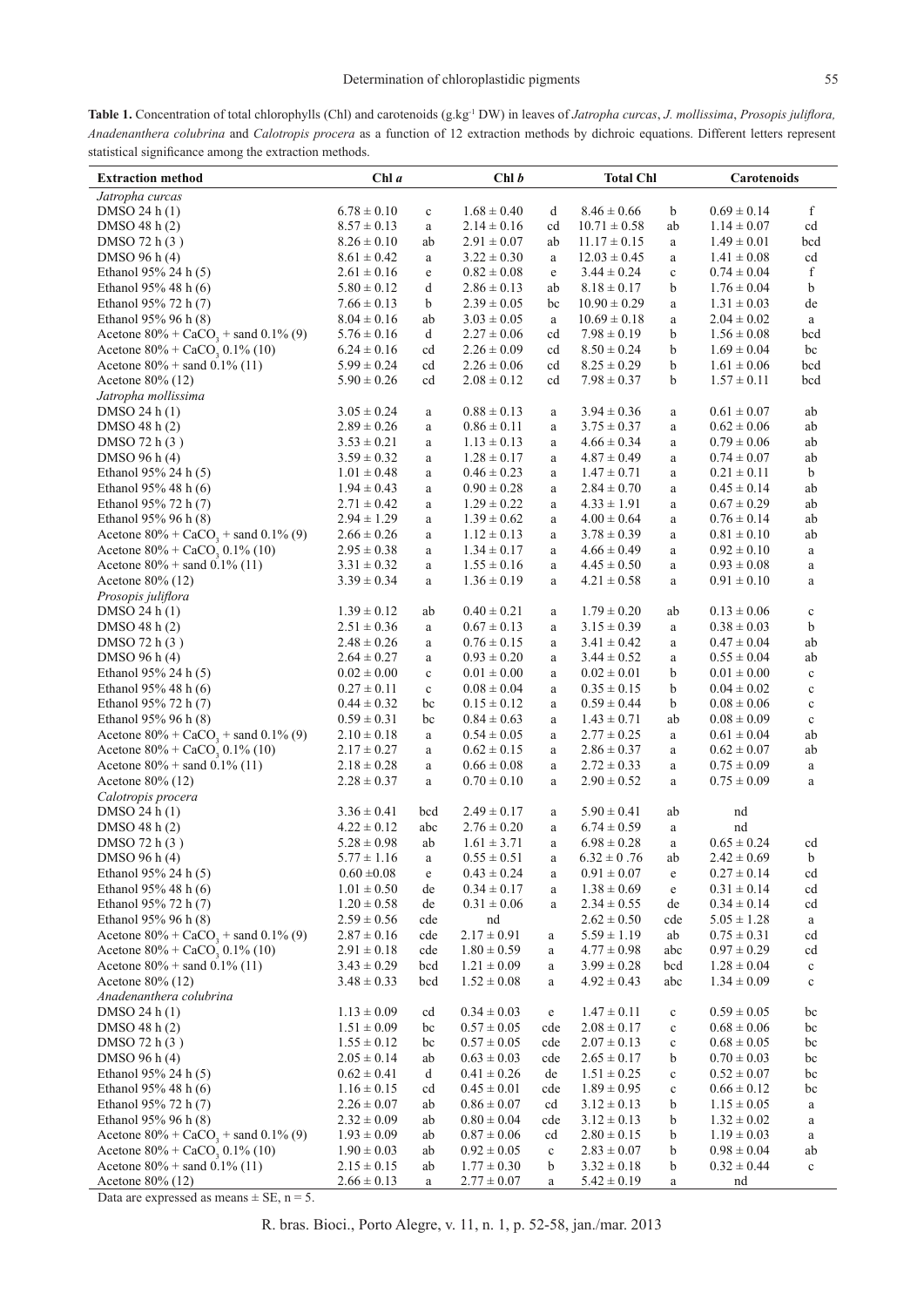accurately calculate the Chl *c* or Chl *d* in extracts, and the proportions of Chl *c* are not known or have an inherently limited accuracy, particularly if only small amounts of Chl *c* or Chl *d* are present (Jeffrey & Humphrey 1975). This study showed that the dichroic formulae all gave incorrectly high estimates of Chl *a, b,* and *c* (Table 2), and therefore cannot be used to accurately estimate Chl *a* in a Chl extract containing large amounts of Chl *c* or *d*. Dichroic equations do not enable the measurement of Chl *c* and Chl *d* (values presented in Table 2 as not determined).

The other circumstances in which misleading errors can be made in estimates of Chl *a* include cases in which a dichroic formula is used to assay Chl *a* in a mixture containing large amounts of Chl *d* (Ritchie 2008)*.* When choosing the best solvent for the extraction of pigments in leaf samples, there was very little Chl b and c Chl (Table 2) and a preponderance of Chl (Jeffrey and Humphrey 1975). The presence of Chl *d* in a Chl extract of *C. verticcilaris* (Table 2) resulted in the dichroic algorithms, providing false spurious values of Chl *b*, particularly where algorithms for ethanol or acetone were used. In agreement with Ritchie (2008), the dichroic formulae are simpler than the quadrichroic formulae but should only be used when a Chl extract has no significant Chl *c* or Chl *d* content (Ritchie 2008). Spectrophotometric assays of Chl *c* can be problematic because the red peak intensity for Chl *c* is much lower than for equimolar amounts of Chl *a* (Ritchie 2008). Furthermore, Chl *c*  compounds normally represent less than 10% of the total Chl of algal cells and hence are difficult to assay in Chl mixtures. Thus, spectrophotometric determinations of Chl *c* compounds should be carefully carried out. Chl extracts contain large amounts of Chl *d* and will result in a severe overestimation of Chl *c* in a sample, whereas substantial amounts of Chl *a* will mask the presence of Chl *c*, resulting in a false low value (Ritchie 2008). Therefore, if the quadrichroic formulae indicate that substantial amounts of Chl *d* are present, the dichroic algorithms should not be used (Ritchie 2008). It is worth noting that quadrichroic equations detected the Chl *c* and Chl *d* present in lichens in a distinct manner from the dichroic equations. However, Ritchie (2008) did not examine DMSO. For this reason, this study calculated DMSO Chl values using the quadrichroic equation presented for acetone because there is a precedent for this in the literature.

In *C. verticillaris*, DMSO was more efficient at extracting pigments than 95% ethanol or 80% acetone (Table 2). The concentration of chlorophyll *a* and *b* in the buffered acetone extract was higher when compared to the acetone extract without  $CaCO<sub>3</sub>$  (Table 2). However, the presence of fumarprotocetraric acid may have overcome the capacity of the  $CaCO<sub>3</sub>$  to prevent phaeophytinisation completely (Brown & Hooker 1977). Moreover, it may have prevented the conversion of chlorophyll to phaeophytin (Brown & Hooker 1977), thus lowering the Chl concentrations in ethanol or acetone extracts. We assumed that phaeophytinisation did not occur in DMSO extracts (Table 2) because extractions were carried out at 65 ºC, where all chlorophyllase are denatured (Ritchie 2006). A similar pattern has been previously described in *Xanthoria parietina* (Pisani *et al.* 2011), *Cladonia pleurota* (Backor & Fahselt 2004) and *Xanthoparmelia mexicana* (Kong *et al.* 1999). Hesitancy in using alternative solvents to acetone can be partially attributed to the problem of chlorophyllase degradation of chlorophylls (Porra 2002). Chlorophyllase hydrolyses the phytol chain from phytollated chlorophylls to produce the corresponding chlorophyllides (Matile *et al.* 1999). Furthermore, the use of DMSO can facilitate Chl extraction because maceration, filtration or centrifugation can be omitted from the extraction process. Taken together, these results indicate that DMSO can be recommended for the extraction of Chl, as described in this study.

**Table 2.** Comparison of concentrations of chlorophylls (Chl) and total carotenoids (mg.kg-1 DW) in thalli of *Cladonia verticillaris* as a function of 12 extraction methods method calculated by dichroic and quadrichroic equations. Different lower letter represent statistical significance as a function of 12 extraction methods, and upper letters represent statistical significance among dichroic and quadridroic equation used to measure chlorophylls and carotenoids at  $P > 0.05$  Newman-Keuls' test.

|        | Chl a     |            | Chl b    |                     | Chl c |                   | Chl d |                   | <b>Total Chl</b> |            | <b>Carotenoids</b> |                     |
|--------|-----------|------------|----------|---------------------|-------|-------------------|-------|-------------------|------------------|------------|--------------------|---------------------|
| Method | Dich      | Ouadr      | Dich     | Ouadr               | Dich  | Ouadr             | Dich  | Ouadr             | Dich             | Ouadr      | Dich               | Ouadr               |
| (1)    | 220.90 Ba | 318.42 Aab | 84.21 Aa | 63.61 Bb            | nd    | $4.62$ ab         | nd    | 24.28 a           | 299.69 Ba        | 409.80 Aab | 31.78 Bc           | 77.13 Aab           |
| (2)    | 174.32 Bb | 328.65 Aa  | 68.63 Aa | 67.75 Aa            | nd    | 5.52 a            | nd    | 24.21 a           | 250.88 Ba        | 422.37 Aa  | 28.48 Bc           | 82.13 Aa            |
| (3)    | 122.83 Bc | 304.60 Abc | 56.86 Aa | 63.30 Ab            | nd    | 4.98 ab           | nd    | 24.85 a           | 198.59 Ba        | 399.12 Aab | 27.96 Bc           | 78.98 Aab           |
| (4)    | 142.13 Bc | 294.61 Ac  | 55.99 Aa | $62.03$ Ab          | nd    | 4.03 <sub>b</sub> | nd    | 23.75 a           | 198.98 Ba        | 385.90 Ab  | 24.49 Bc           | 75.47 Ab            |
| (5)    | $0.95$ Be | 5.30 Ad    | 5.34 Aa  | $0.84\,\mathrm{Bc}$ | nd    | 1.71 cd           | nd    | 0.44 <sub>b</sub> | 7.11 Ab          | 8.10 Ac    | nd                 | 4.36 c              |
| (6)    | 1.66 Be   | 6.52 Ad    | nd       | 0.47c               | nd    | nd cd             | nd    | 0.41 <sub>b</sub> | 1.68 Bb          | 9.43 Ac    | nd                 | 4.43 c              |
| (7)    | 1.77 Be   | 5.24 Ad    | nd       | 0.33c               | nd    | nd cd             | nd    | 0.27 <sub>b</sub> | 1.77 Be          | 6.11 Ac    | $1.27$ Ac          | 3.28 Ac             |
| (8)    | 1.88 Be   | 5.48 Ad    | nd       | 0.31c               | nd    | $0.70$ cd         | nd    | 0.48 <sub>b</sub> | 1.88 Be          | 5.77 Ac    | 2.33 Ac            | $3.03$ Ac           |
| (9)    | 61.18 Ad  | 13.00 Bd   | nd       | 3.76c               | nd    | 0.38d             | nd    | 1.39 <sub>b</sub> | 61.18 Ad         | 19.18 Bc   | 340.15 Aa          | 1.09 Bc             |
| (10)   | 16.47 Ae  | 12.48 Ad   | nd       | 3.44c               | nd    | $0.60$ cd         | nd    | 1.33 <sub>b</sub> | 16.47 Ae         | 15.96 Ac   | 165.69 Ab          | 1.26 Bc             |
| (11)   | 13.01 Ae  | 8.22 Ad    | nd       | 0.43c               | nd    | 2.19c             | nd    | 0.95 <sub>b</sub> | 13.01 Ae         | 9.01 Ac    | 146.37 Ab          | $1.14\,\mathrm{Bc}$ |
| (12)   | 5.95 Af   | 8.06 Ad    | nd       | 0.43c               | nd    | 2.02c             | nd    | 0.77 <sub>b</sub> | 5.95 Af          | 7.77 Ac    | 137.78 Ab          | $1.15\,\mathrm{Bc}$ |

Data are expressed as means  $\pm$  SE, n = 5.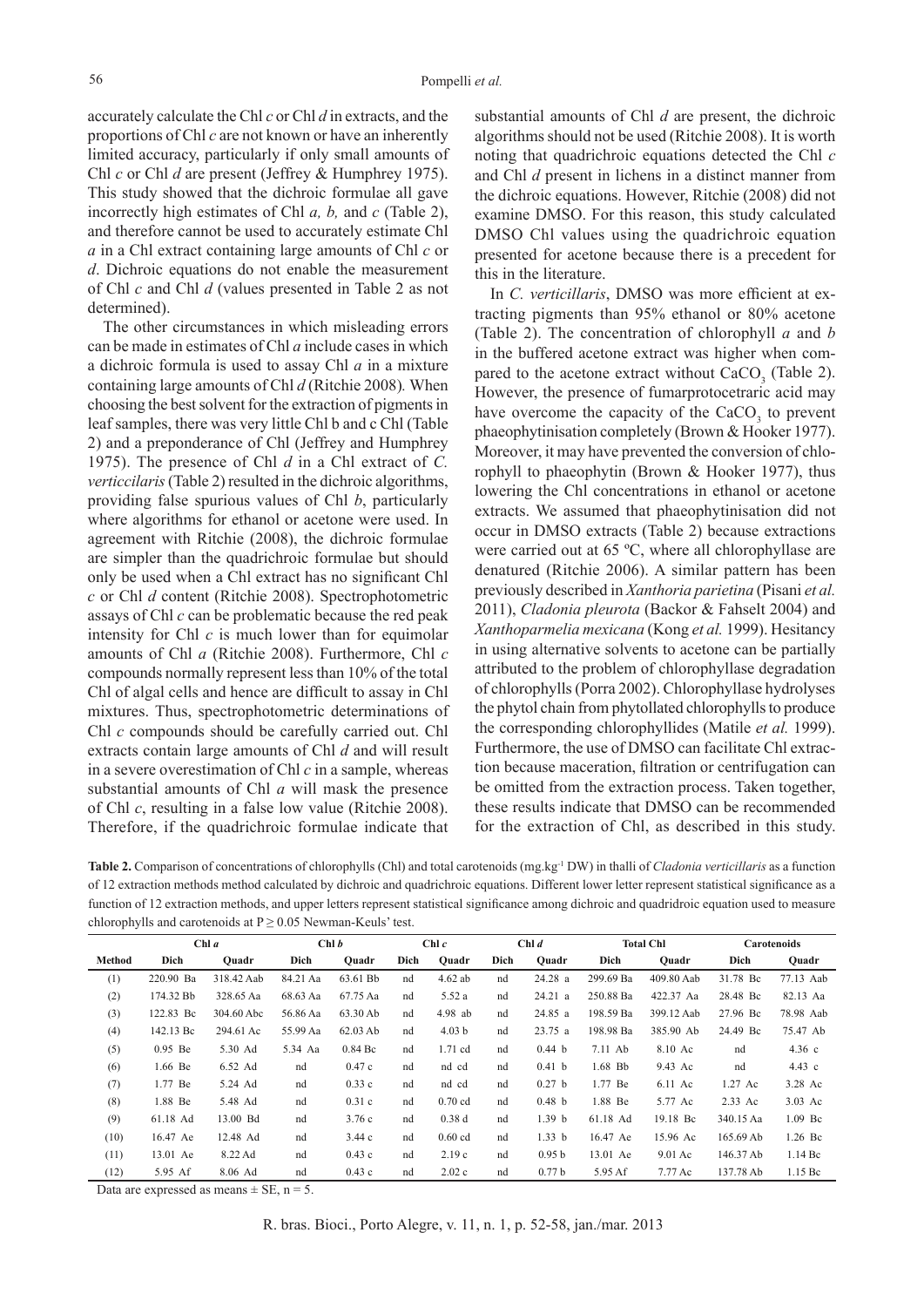# **CONCLUSIONS**

There is a trade-off between choosing the best solvent for efficient quantitative extraction of chlorophylls and using the solvent that is most suited to spectrophotometric assays. Although flammable and less toxic than acetone and DMSO, ethanol is suitable for use in a teaching laboratory.

Ethanol has many advantages (it is practical, safe and inexpensive) as a solvent for chlorophyll extraction and assays. However, this study showed that it always underestimates the concentration of pigments in leaf extracts, and its use should be carefully evaluated.

Acetone can be recommended, but is very volatile, highly flammable, causes headaches, is narcotic in high concentrations and is a skin irritant; it is therefore an impractical solvent for use outside the research laboratory.

The best of the three solvents used in this study, appears to be dimethylsulphoxide, because it does not require maceration, centrifugation or filtration. Dimethylsulphoxide is solid at temperatures below 18 ºC and re-crystallizes slowly, but is good for dealing with delicate tissues, such as those found in lichens. Care should be taken when it is heated during extraction.

The choice of solvent for extracting pigments from leaf samples must take several factors into account: toxicity, cost, the number of extractions and efficiency.

# **ACKNOWLEDGEMENTS**

The authors would like to thank the National Council for Scientific and Technological Development, CNPq and Fundação de Amparo à Ciência e Tecnologia do Estado de Pernambuco (Grants APQ-0150-2.03/08) for financial support of this research.

#### **REFERENCES**

AKINLOYE, A. K., ABATAN, M. O., ALAKA, O. O. & OKE, B. O. 2002. Histomorphometric and histopathological studies on the effect of *Calotropis procera* (Giant milkweed) on the male reproductive organs of wistar rats. *Afr. J. Biomed. Res.***,** *5*: 57-61.

ANDRADE, L. A., FABRICANTE, J. R. & OLIVEIRA, F. X. 2009. Invasão biológica por *Prosopis juliflora* (Sw.) DC.: impactos sobre a diversidade e a estrutura do componente arbustivo-arbóreo da caatinga no estado do Rio Grande do Norte, Brasil. *Acta Bot. Bras.***,** *23*: 935-943.

BACKOR, M. & FAHSELT, D. 2004. Physiological attributes of the lichen *Cladonia pleurota* in heavy metal-rich and control sites near Sudbury (Ont., Canada). *Environ. Exp. Bot.***,** *52*: 149-159.

BARBIERI JUNIOR, E., ROSSIELLO, R. O. P., MORENZ, M. J. F. & RIBEIRO, R. C. 2010. Comparação de métodos diretos de extração e quantificação dos teores de clorofilas em folhas do capim-Tifton 85. *Ciên. Rural***,** *40*: 633-636.

BROWN, D. H. & HOOKER, T. N. 1977. The significance of acidic lichen substances in the estimation of chlorophyll and phaeophytin in lichens. *New Phytol.***,** *78*: 617-624.

BURNISON, B. K. 1980. Modified dimethil sulfoxide (DMSO) extraction of chlorophyll *a* and *b* from algae using dimethyl sulfoxide. *Limnol. Oceanogr.***,** *21*: 926-928.

CALATAYUD, A., SANZ, M. J., BARRENO, E. & VALLE-TASCÓN, S. D. 1994. Ventajas de la utilización del dimetilsulfóxido en la determinación de clorofilas y feofitinas en líquenes. *Studia Botanica***,** *13*: 123- 128.

CAMPOS, M. L. O., HSIE, B. S., GRANJA, J. A. A., CORREIA, R. M., SILVA, S. R. S., ALMEIDA-CORTEZ, J. S. & POMPELLI, M. F. 2012. Photosynthesis and antioxidant activity mechanisms in *Jatropha curcas* L. under salt stress. *Braz. J. Plant Physiol.***,** *24*: 55-67.

CASTLE, S. C., MORRISON, C. D. & BARGER, N. N. 2011. Extraction of chlorophyll a from biological soil crusts: A comparison of solvents for spectrophotometric determination. *Soil Biol. Biochem.***,** *43*: 853-856.

CEULEMANS, R. & SAUGIER, B. 1993. Photosynthesis. In: RAGHA-VENDRA, A. S. (Ed.). *Physiology of Trees*. New York: John Wiley & Sons: p.21-50.

CRUZ, A. C. F., SANTOS, R. P., IAREMA, L., FERNANDES, K. R. G., KUKI, K. N., ARAÚJO, R. F. & OTONI, W. C. 2007. Métodos comparativos na extração de pigmentos foliares de três híbridos de *Bixa orellana*  L. *Rev. Bras. Biosciências***,** *5*: 777-779.

DAMATTA, F. M., CUNHA, R. L., ANTUNES, W. C., MARTINS, S. C. V., ARAUJO, W. L., FERNIE, A. R. & MORAES, G. A. B. K. 2008. In field-grown coffee trees source-sink manipulation alters photosynthetic rates, independently of carbon metabolism, via alterations in stomatal function. *New Phytol.***,** *178*: 348-357.

HISCOX, J. D. & ISRAELSTAM, G. F. 1979. A method for the extraction of chlorophyll from leaf tissue without maceration. *Can. J. Bot.***,** *57*: 1332-1334.

JEFFREY, S. W. & HUMPHREY, G. F. 1975. New spectrophotometric equations for determining chlorophyll a, b,  $c_1$  and  $c_2$  in higher plants, algae and natural phytoplankton. *Biochem. Physiol. Pflanz.***,** *167*: 191-194.

KANOJIYA, S. & MADHUSUDANAN, K. P. 2012. Rapid identification of calotropagenin glycosides using high-performance liquid chromatography electrospray ionisation tandem mass spectrometry. *Phytochem. Analysis***,** *23*: 117-125.

KONG, F. X., HU, W., CHAO, S. Y., SANG, W. L. & WANG, L. S. 1999. Physiological responses of the lichen *Xanthoparmelia mexicana* to oxidative stress of SO<sub>2</sub>. *Environ. Exp. Bot.*, 42: 201-209.

LICHTENTHALER, H. K. 1987. Chlorophylls and carotenoids: pigments of photosynthetic biomembranes. *Methods Enzymol.***,** *148*: 350- 382.

LICHTENTHALER, H. K. & BUSCHMANN, C. 2001. Chlorophylls and carotenoids: measurement and characterization by UV-VIS spectroscopy. *Curr. Protoc. Food Anal. Chem.***,** *F*: 1-8.

LÓPEZ, J. M., LUCENA, R. L., MARCÓ, L. M., MOGOLLÓN, N., RIVAS, R. & ANZALONE, A. 2004. Design of a flow injection method for chlorophyll determination in *in vitro* plants. *Talanta***,** *64*: 1304-1308.

MATILE, P., HORTENSTEINER, S. & THOMAS, H. 1999. Chlorophyll degradation. *Ann. Rev. Plant Physiol. Plant Mol. Biol.***,** *50*: 67-95.

MOTA-FILHO, F. O., PEREIRA, E. C., LIMA, E. S., SILVA, N. H. & FIGUEIREDO, R. C. B. 2007. Influência de poluentes atmosféricos em Belo Jardim (PE) utilizando *Cladonia verticillaris* (líquen) como biomonitor. *Quím. Nova***,** *30*: 1072-1076.

PISANI, T., MUNZI, S., PAOLI, L., BACKOR, M. & LOPPI, S. 2011. Physiological effects of arsenic in the lichen *Xanthoria parietina* (L.) Th. Fr. *Chemosphere***,** *82*: 963-969.

POMPELLI, M. F., BARATA-LUÍS, R. M., VITORINO, H. S., GON-ÇALVES, E. R., ROLIM, E. V., SANTOS, M. G., ALMEIDA-CORTEZ, J. S. & ENDRES, L. 2010a. Photosynthesis, photoprotection and antioxidant activity of purging nut under drought deficit and recovery. *Biomass Bioenerg.***,** *34*: 1207-1215.

POMPELLI, M. F., FERREIRA, D. T. R. G., CAVALCANTE, P. P. G. S., SALVADOR, T. L., HSIE, B. S. & ENDRES, L. 2010b. Environmental influence on the physico-chemical and physiological properties of *Jatropha curcas* L. seeds. *Aust. J. Bot.***,** *58*: 421-427.

POMPELLI, M. F., MARTINS, S. C. V., ANTUNES, W. C., CHAVES, A. R. M. & DAMATTA, F. M. 2010c. Photosynthesis and photoprotection in coffee leaves is affected by nitrogen and light availabilities in winter conditions. *J. Plant. Physiol.***,** *167*: 1052-1060.

PORRA, R. J. 2002. The chequered history of the development and use of simultaneous equations for the accurate determination of chlorophylls *a* and *b*. *Photosynth. Res.***,** *73*: 149-156.

R. bras. Bioci., Porto Alegre, v. 11, n. 1, p. 52-58, jan./mar. 2013